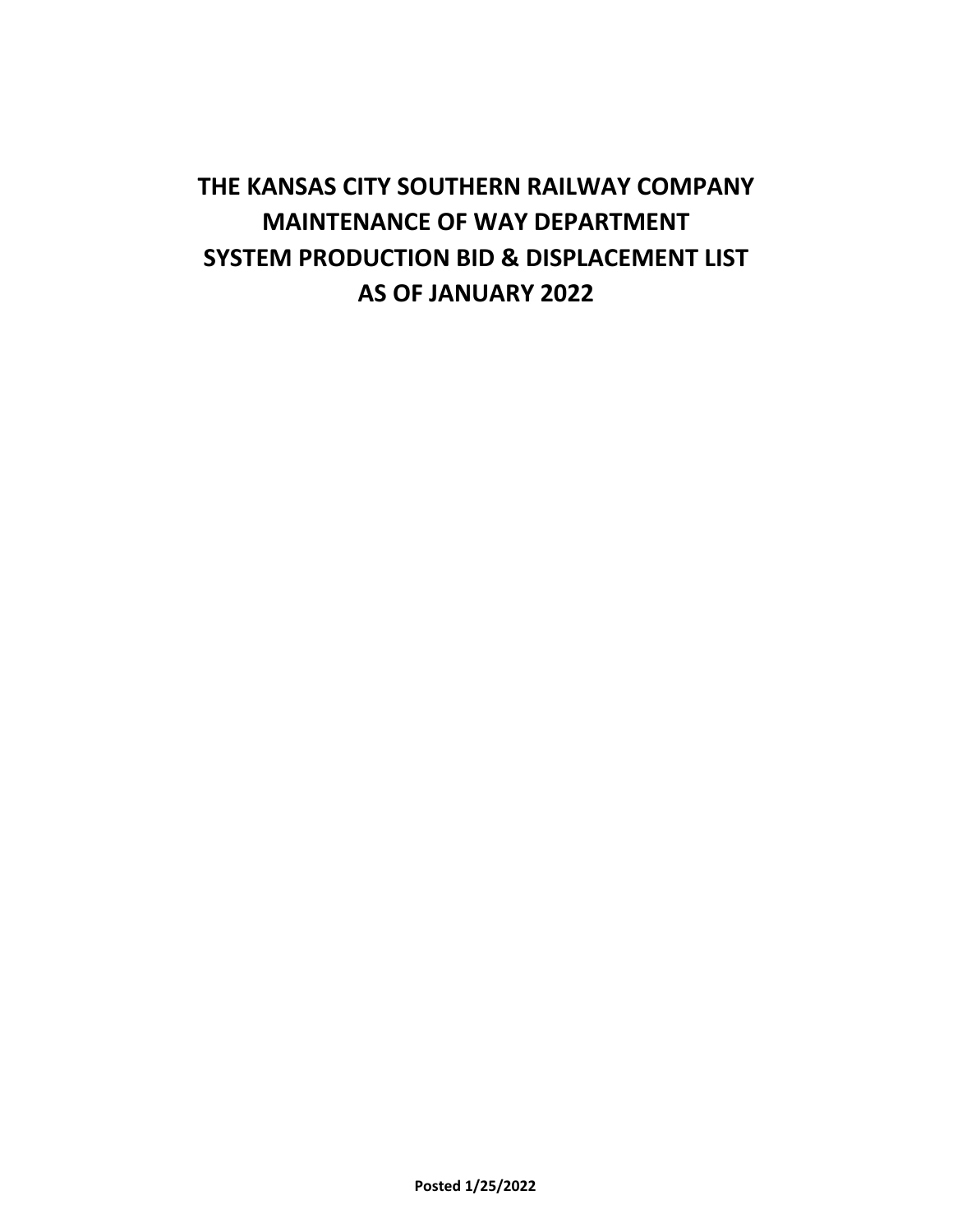| <b>NAME</b>   | <b>EMPLOYEE #</b> | <b>STATUS</b> | <b>SENIORITY DATE</b> | <b>HOME DISTRICT</b> |
|---------------|-------------------|---------------|-----------------------|----------------------|
| Creamer, R.   | 193323            | <b>RRBD</b>   | 3/9/1976              | Northern             |
| Jones, C.     | 101103            | <b>RRBD</b>   | 3/30/1976             | <b>MSRC</b>          |
| Henderson, L. | 100793            | <b>RRBD</b>   | 8/31/1977             | Southern             |
| O'Donnell, T. | 194616            | <b>RRBD</b>   | 10/6/1978             | <b>JCT Agency</b>    |
| Downs, J.     | 100837            |               | 12/13/1978            | Northern             |
| Watkins, B.   | 100716            |               | 6/6/1979              | Northern             |
| Melder, D.    | 100859            |               | 10/29/1979            | Northern             |
| Bell, G.      | 100864            |               | 12/4/1979             | Northern             |
| Hatcher, R.   | 101471            |               | 3/3/1980              | Northern             |
| Clubb, T.     | 193590            | <b>RRBD</b>   | 6/9/1980              | Northern             |
| Potter, J.    | 100834            | Promoted      | 6/9/1980              | Northern             |
| Goodman, M.   | 100914            |               | 6/18/1980             | Northern             |
| Briggs, R.    | 100816            |               | 10/28/1980            | Northern             |
| Johnson, S.   | 100767            | <b>RRBD</b>   | 12/8/1980             | Northern             |
| Hicks, T.     | 190822            | <b>RRBD</b>   | 8/8/1988              | <b>SR</b>            |
| Ewings, D.    | 100683            |               | 9/12/1988             | <b>SR</b>            |
| Mitchell, R.  | 190631            | Promoted      | 10/14/1988            | <b>SR</b>            |
| Hunter, R.    | 100684            |               | 11/28/1988            | <b>SR</b>            |
| Reed, R.      | 100701            | Promoted      | 11/28/1988            | <b>SR</b>            |
| Mccurley, S.  | 100686            | Promoted      | 2/6/1989              | <b>SR</b>            |
| Robinson, G.  | 100648            | Promoted      | 2/13/1989             | <b>SR</b>            |
| Lacey, W.     | 100699            |               | 2/27/1989             | <b>SR</b>            |
| Jones, T.     | 100689            |               | 3/8/1989              | <b>SR</b>            |
| Smith, C.     | 100682            | <b>RRBD</b>   | 6/5/1989              | <b>SR</b>            |
| Leblanc, J.   | 100797            |               | 7/10/1989             | Northern             |
| Young, A.     | 100663            |               | 7/14/1989             | <b>SR</b>            |
| Ellis, O.     | 100944            |               | 2/12/1990             | <b>SR</b>            |
| Dora, H.      | 100664            |               | 4/4/1990              | <b>SR</b>            |
| Downs, J.     | 100672            | <b>RRBD</b>   | 4/16/1990             | <b>SR</b>            |
| Green, R.     | 100675            |               | 4/16/1990             | <b>SR</b>            |
| Jordan, J.    | 100697            |               | 4/23/1990             | <b>SR</b>            |
| Jones, M.     | 100986            |               | 7/1/1990              | <b>GWWR</b>          |
| Hill, C.      | 100881            |               | 11/5/1990             | Northern             |
| Fincher, A.   | 100844            | <b>RRBD</b>   | 3/5/1991              | Northern             |
| Schmidt, M.   | 100818            | Promoted      | 3/5/1991              | Southern             |
| Hart, R.      | 100977            |               | 6/24/1991             | <b>GWWR</b>          |
| Rymer, J.     | 190829            | Promoted      | 2/12/1992             | Southern             |
| Wiggs, D.     | 100676            |               | 5/21/1992             | <b>SR</b>            |
| Bryant, C.    | 100908            | Promoted      | 8/18/1992             | Northern             |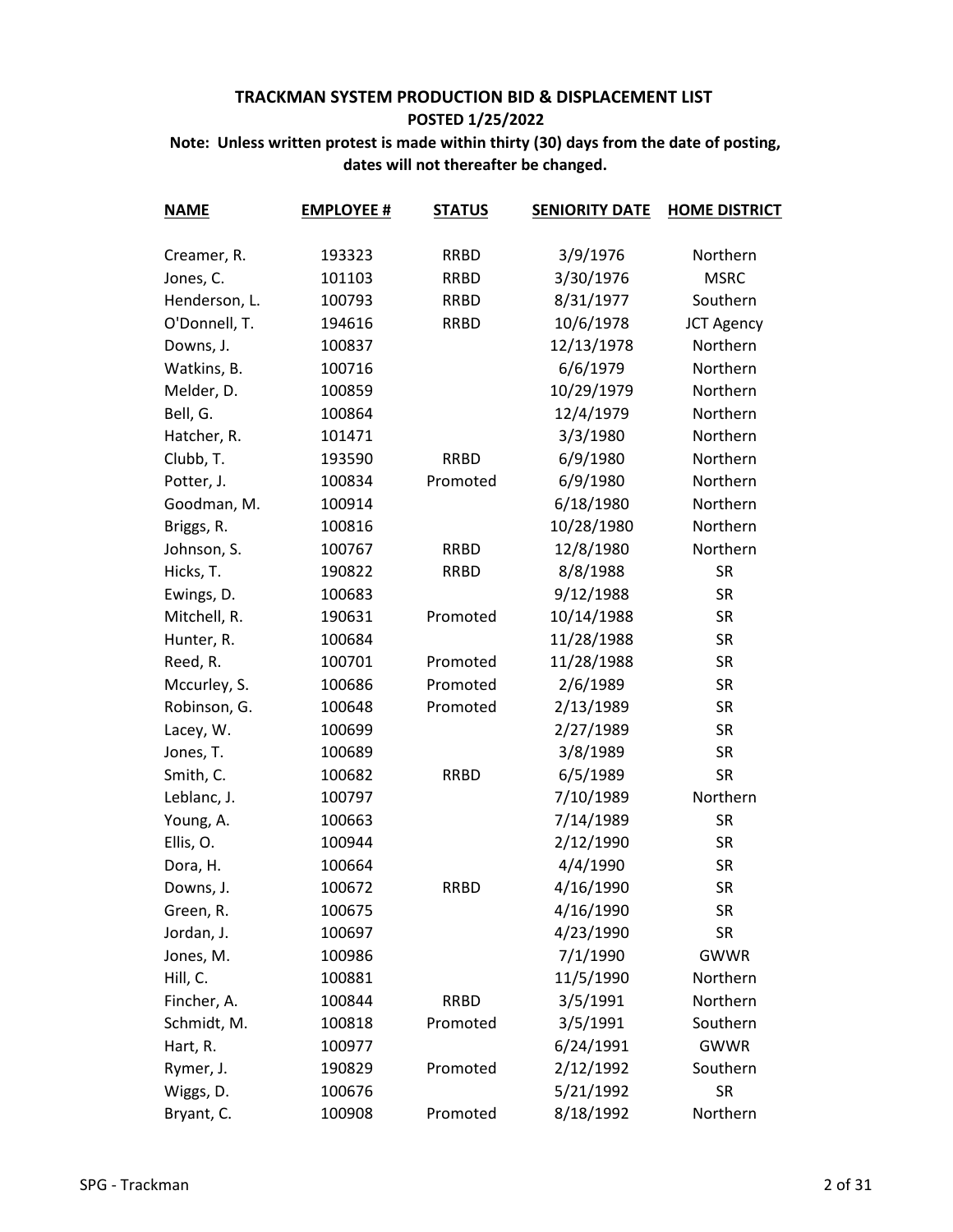| <b>NAME</b>    | <b>EMPLOYEE #</b> | <b>STATUS</b> | <b>SENIORITY DATE</b> | <b>HOME DISTRICT</b> |
|----------------|-------------------|---------------|-----------------------|----------------------|
| Wyatt,, A.     | 100680            |               | 9/28/1992             | <b>SR</b>            |
| Scroggins, R.  | 100018            |               | 12/15/1992            | Northern             |
| Watts, J.      | 100670            |               | 1/4/1993              | <b>SR</b>            |
| Moorehead, D.  | 100677            |               | 4/19/1993             | <b>SR</b>            |
| Jackson, T.    | 100775            |               | 8/23/1993             | Southern             |
| Byrd, B.       | 100773            |               | 9/29/1993             | Northern             |
| Allen, J.      | 100928            |               | 11/29/1993            | Northern             |
| Day, R.        | 100755            | Promoted      | 1/10/1994             | Southern             |
| Patrick, W.    | 100940            |               | 4/21/1994             | <b>SR</b>            |
| Shaw, T.       | 100662            |               | 4/21/1994             | <b>MSRC</b>          |
| Hardin, M.     | 100671            |               | 4/21/1994             | <b>SR</b>            |
| Hendricks, E.  | 100945            |               | 4/21/1994             | <b>SR</b>            |
| Hill, P.       | 100968            |               | 8/18/1994             | <b>GWWR</b>          |
| Woods, R.      | 100904            |               | 10/12/1994            | Southern             |
| Ottwell, J.    | 100971            |               | 12/26/1994            | <b>GWWR</b>          |
| Garner, J.     | 100970            |               | 6/21/1995             | <b>GWWR</b>          |
| Thomas, C.     | 100688            |               | 10/16/1995            | <b>SR</b>            |
| Loague, M.     | 100703            | Promoted      | 10/16/1995            | <b>SR</b>            |
| Laux, C.       | 100994            |               | 3/27/1997             | <b>GWWR</b>          |
| Henry, P.      | 100700            |               | 6/8/1998              | <b>MSRC</b>          |
| Kleinsorge, B. | 50143             | Promoted      | 6/11/1998             | <b>GWWR</b>          |
| Brickey, J.    | 100980            | Promoted      | 6/16/1998             | <b>GWWR</b>          |
| Erickson, J.   | 100996            |               | 6/29/1998             | <b>GWWR</b>          |
| Oliver, J.     | 100717            |               | 8/31/1998             | Northern             |
| Boyles, K.     | 100712            | Promoted      | 8/31/1998             | Northern             |
| Nard, D.       | 100891            |               | 4/1/1999              | Southern             |
| Knight, J.     | 100905            |               | 4/6/1999              | Southern             |
| Romero, M.     | 100911            | Promoted      | 4/12/1999             | Southern             |
| Dial, T.       | 100777            |               | 5/3/1999              | Southern             |
| Lafitte, R.    | 100744            |               | 6/21/1999             | Northern             |
| Sepaugh, E.    | 100872            |               | 8/27/1999             | <b>SR</b>            |
| Williams, R.   | 100794            | Promoted      | 1/20/2000             | Southern             |
| Colvin, R.     | 100796            |               | 4/14/2000             | <b>MSRC</b>          |
| Withers, D.    | 100756            | Promoted      | 7/17/2000             | Northern             |
| Smith, J.      | 100730            |               | 8/3/2000              | Northern             |
| Willis, M.E.   | 100897            |               | 8/14/2000             | Southern             |
| Williams, D.   | 100685            |               | 8/31/2000             | <b>SR</b>            |
| Burmaster, S.  | 100702            |               | 9/5/2000              | <b>SR</b>            |
| Hammons, J.    | 100704            | Promoted      | 9/5/2000              | <b>SR</b>            |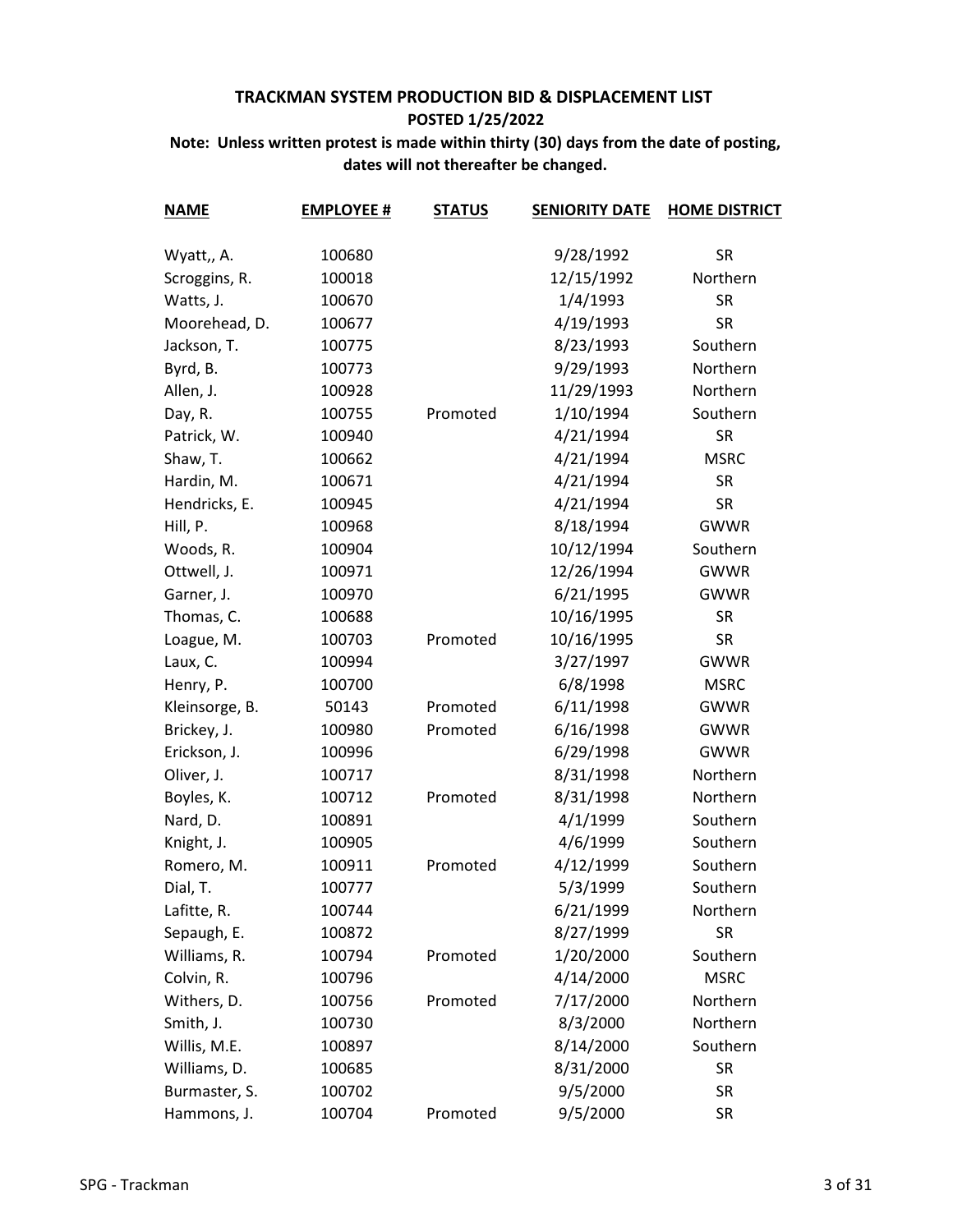| <b>NAME</b>    | <b>EMPLOYEE #</b> | <b>STATUS</b> | <b>SENIORITY DATE</b> | <b>HOME DISTRICT</b> |
|----------------|-------------------|---------------|-----------------------|----------------------|
| Rambin, L.     | 100853            | Promoted      | 11/16/2000            | Northern             |
| Worrell, J.    | 100929            | Promoted      | 12/5/2000             | Northern             |
| Sears, G.      | 100124            | Promoted      | 12/5/2000             | Northern             |
| Fontenot, M.   | 100820            | Promoted      | 12/11/2000            | Northern             |
| Ford, R.       | 100883            | Promoted      | 1/5/2001              | Northern             |
| Wooten, R.     | 100882            |               | 1/5/2001              | Northern             |
| Jones, G.      | 100001            |               | 2/7/2001              | <b>JCT Agency</b>    |
| Stewart, L.    | 101009            |               | 3/5/2001              | <b>GWWR</b>          |
| Carter, J.     | 100656            | Promoted      | 7/30/2001             | Southern             |
| Pickle, B.     | 100879            | Promoted      | 2/12/2002             | Northern             |
| Armstead, D.   | 100838            |               | 4/15/2002             | Southern             |
| Crayon, J.     | 100806            |               | 4/15/2002             | Northern             |
| Barr, S.       | 100761            | Promoted      | 4/22/2002             | Southern             |
| George, A.     | 100840            |               | 5/6/2002              | Southern             |
| Martin, S.     | 100842            | Promoted      | 7/8/2002              | Northern             |
| Kay, S.        | 100746            |               | 10/9/2002             | Northern             |
| Macon, L.      | 101051            |               | 10/28/2002            | <b>SR</b>            |
| Wicks, D.      | 101040            |               | 10/28/2002            | <b>SR</b>            |
| Cunningham, D. | 101032            |               | 10/28/2002            | <b>SR</b>            |
| Short, J.      | 101068            | Promoted      | 10/28/2002            | <b>SR</b>            |
| Shepherd, K.   | 101067            | Promoted      | 10/28/2002            | <b>SR</b>            |
| Lee, B         | 101362            |               | 2/3/2003              | Southern             |
| Mayo, J.       | 101322            | Promoted      | 3/10/2003             | <b>SR</b>            |
| Young, D.      | 101467            |               | 3/10/2003             | <b>SR</b>            |
| Harris, G.T.   | 101323            |               | 3/10/2003             | <b>SR</b>            |
| Dempsey, J.    | 101324            |               | 3/10/2003             | <b>SR</b>            |
| Conner, R.     | 101325            |               | 3/10/2003             | <b>SR</b>            |
| Wright, R.     | 101364            |               | 4/8/2003              | Southern             |
| Herrera, J.    | 101256            |               | 7/23/2003             | <b>TexMex</b>        |
| Carlton, S.    | 101279            |               | 7/30/2003             | Northern             |
| Burns, B.      | 101326            |               | 8/1/2003              | <b>MSRC</b>          |
| Landry, C.     | 101280            |               | 8/12/2003             | Northern             |
| Whitehead, E.  | 101327            |               | 8/18/2003             | <b>MSRC</b>          |
| Ludlow, L.     | 101328            |               | 8/18/2003             | <b>MSRC</b>          |
| Perry, J.      | 101329            |               | 9/2/2003              | <b>MSRC</b>          |
| King, T.       | 101332            |               | 11/17/2003            | <b>SR</b>            |
| Baldridge, L.  | 101330            |               | 11/17/2003            | SR                   |
| Jeffcoats, G.  | 101331            |               | 11/17/2003            | SR                   |
| Clark, A.L.    | 101333            |               | 11/17/2003            | <b>SR</b>            |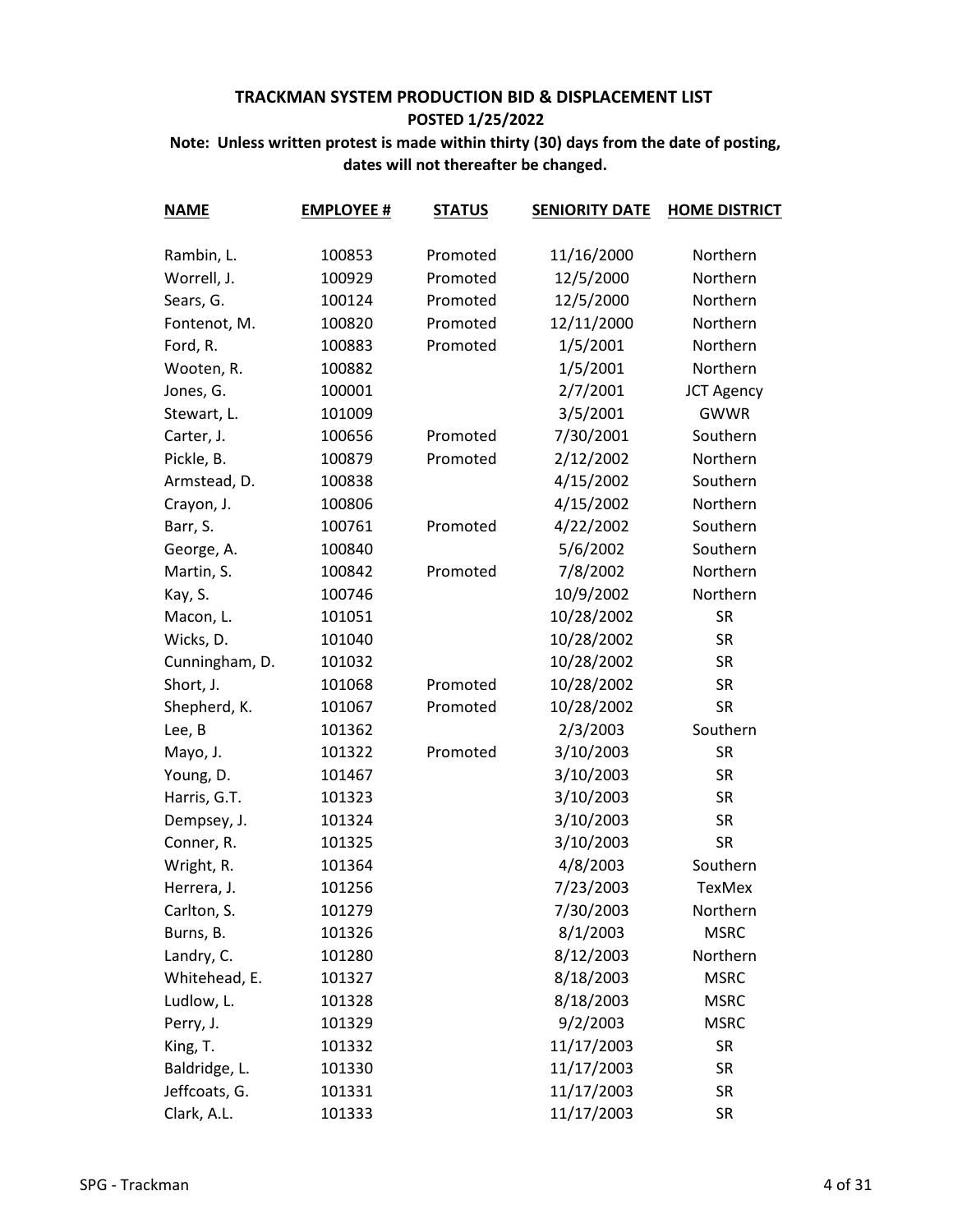| <b>NAME</b>  | <b>EMPLOYEE #</b> | <b>STATUS</b> | <b>SENIORITY DATE</b> | <b>HOME DISTRICT</b> |
|--------------|-------------------|---------------|-----------------------|----------------------|
| Jackson, M.  | 101335            |               | 11/17/2003            | <b>SR</b>            |
| Mcintyre, C. | 101337            |               | 11/17/2003            | <b>SR</b>            |
| Halbert, V.  | 101340            |               | 11/17/2003            | <b>SR</b>            |
| Thomas, T.   | 101341            |               | 11/17/2003            | <b>SR</b>            |
| Comer, J.R.  | 101342            |               | 11/17/2003            | <b>SR</b>            |
| West, N.     | 101343            |               | 11/17/2003            | <b>SR</b>            |
| Garrison, A. | 100902            | Promoted      | 1/9/2004              | Southern             |
| Leach, J.    | 101344            | <b>RRBD</b>   | 1/19/2004             | <b>SR</b>            |
| Hayes, R.    | 101365            |               | 1/29/2004             | Southern             |
| Minor, J.    | 101366            | Promoted      | 4/15/2004             | Southern             |
| Vosika, K.   | 101299            | Promoted      | 4/30/2004             | <b>JCT Agency</b>    |
| Willis, M.   | 101284            |               | 5/13/2004             | Northern             |
| Locust, L.   | 101287            |               | 5/17/2004             | Northern             |
| Crites, J.   | 101286            | Promoted      | 5/18/2004             | Northern             |
| Hale, M.     | 101309            | Promoted      | 5/24/2004             | Southern             |
| Pearson, J.  | 101348            | Promoted      | 5/31/2004             | <b>MSRC</b>          |
| Smith, R.    | 101347            |               | 6/7/2004              | <b>SR</b>            |
| Hight, J.    | 101288            |               | 6/23/2004             | Northern             |
| Molnaird, N. | 101295            |               | 6/23/2004             | Northern             |
| Holt, J.     | 101317            | Promoted      | 8/4/2004              | Southern             |
| Burns, C.    | 101307            | Promoted      | 8/24/2004             | Southern             |
| Fuselier, L. | 101290            |               | 9/15/2004             | Northern             |
| Duncan, J.   | 101393            | Promoted      | 10/18/2004            | Southern             |
| Lujan, T.    | 101351            | Promoted      | 10/26/2004            | <b>JCT Agency</b>    |
| Goewey, B.   | 101353            |               | 12/6/2004             | <b>GWWR</b>          |
| Brown, G.    | 101291            |               | 12/8/2004             | Northern             |
| Mcdonald, R. | 121293            |               | 12/10/2004            | Northern             |
| Maples, J.   | 101368            |               | 12/13/2004            | Southern             |
| Smith, K.    | 101372            |               | 1/3/2005              | Northern             |
| Doucet, R.   | 101374            |               | 1/5/2005              | Northern             |
| Harper, J.   | 101394            | Promoted      | 2/16/2005             | Northern             |
| Davis, E.    | 101390            |               | 2/26/2005             | Southern             |
| Harper, C.   | 101387            |               | 3/12/2005             | Southern             |
| Ashby, J.    | 101381            | Promoted      | 3/14/2005             | Northern             |
| Perry, R.    | 101377            |               | 5/23/2005             | Northern             |
| Tyson, S.    | 101398            |               | 5/23/2005             | Northern             |
| Smith, B.    | 101274            |               | 5/25/2005             | Northern             |
| Cross, J.    | 101395            |               | 5/31/2005             | Northern             |
| Bailey, D.   | 100965            |               | 7/8/2005              | Northern             |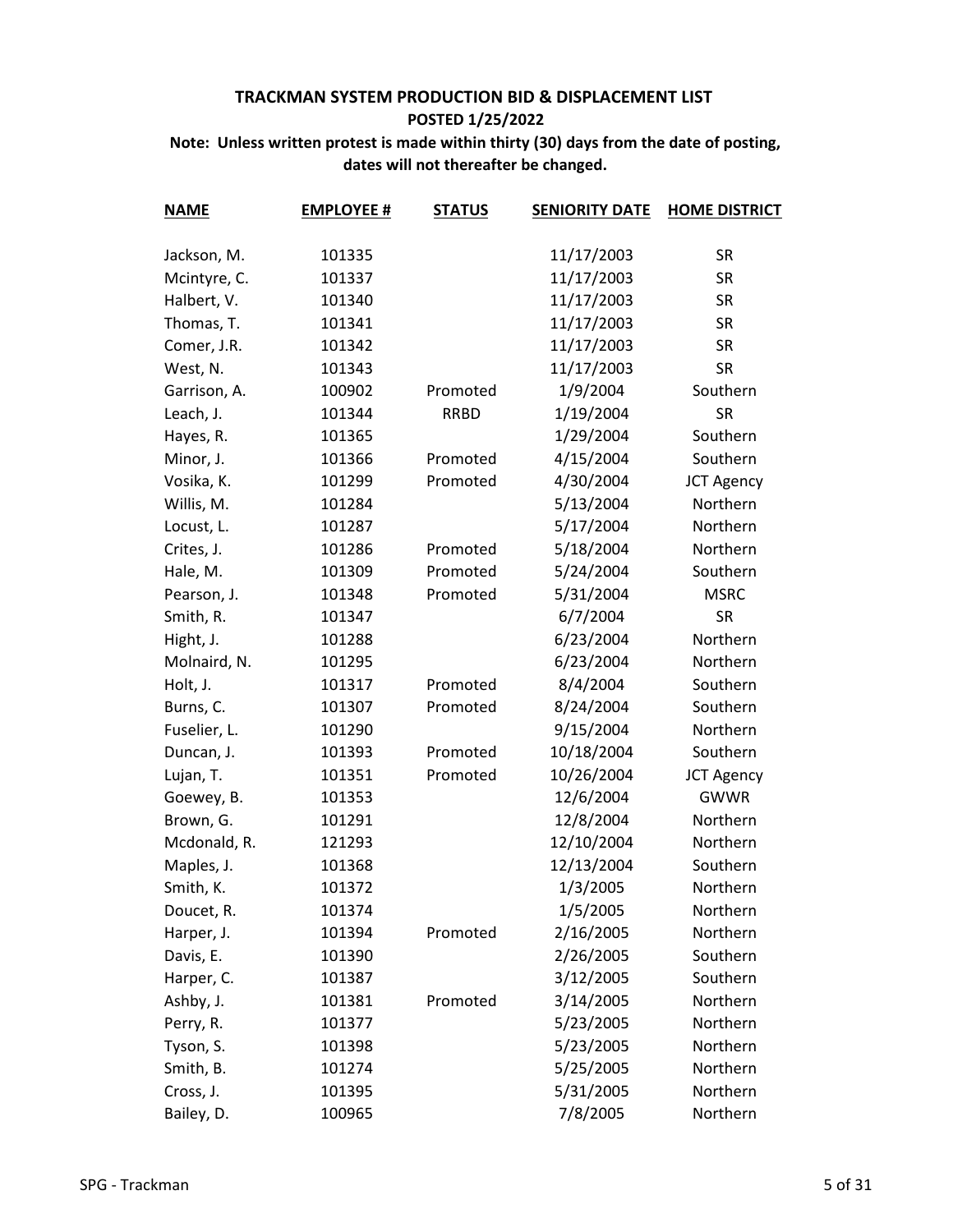| <b>NAME</b>    | <b>EMPLOYEE #</b> | <b>STATUS</b> | <b>SENIORITY DATE</b> | <b>HOME DISTRICT</b> |
|----------------|-------------------|---------------|-----------------------|----------------------|
| Thibodeaux, M. | 101375            |               | 7/13/2005             | Northern             |
| Jackson, M.    | 101419            |               | 8/26/2005             | Northern             |
| Anderson, C.   | 100771            | <b>RRBD</b>   | 10/12/2005            | <b>MSRC</b>          |
| Williamson, J. | 101384            |               | 11/10/2005            | Northern             |
| Willis, J.     | 73981             |               | 1/3/2006              | Northern             |
| Jones, C.      | 101427            |               | 1/16/2006             | Southern             |
| Ashmore, R.    | 101425            |               | 1/16/2006             | Northern             |
| Parker, T.     | 100416            |               | 1/27/2006             | Northern             |
| Glinski, J.    | 101460            | Promoted      | 5/8/2006              | Northern             |
| Lewis, B.      | 101482            | Promoted      | 9/18/2006             | Northern             |
| Mcgee, C.      | 101480            |               | 9/18/2006             | Northern             |
| Mcgee, S.      | 74139             |               | 9/18/2006             | Northern             |
| Caughman, P.   | 101485            |               | 9/18/2006             | Northern             |
| White, T.      | 101486            |               | 9/18/2006             | Northern             |
| Sides, R.      | 101483            |               | 9/18/2006             | Northern             |
| Kirby, C.      | 101487            | Promoted      | 10/13/2006            | Northern             |
| Cox, R.        | 101496            |               | 11/14/2006            | Southern             |
| Maffei, J.     | 101499            |               | 11/20/2006            | Northern             |
| Deaton, J.     | 101520            |               | 2/16/2007             | Southern             |
| Krout, J.      | 101478            |               | 3/9/2007              | Northern             |
| Howell, G.     | 101385            |               | 4/11/2007             | Southern             |
| Fisher, T.     | 101559            |               | 5/4/2007              | Northern             |
| Teal, C.       | 101558            |               | 5/22/2007             | Northern             |
| Johnson, B.    | 101568            |               | 6/1/2007              | <b>GWWR</b>          |
| Chambers, Y.   | 100907            |               | 6/4/2007              | Northern             |
| Landaverte, H. | 101575            |               | 6/19/2007             | Southern             |
| Riley, R.      | 101607            |               | 8/1/2007              | <b>MSRC</b>          |
| Hannibal, L.   | 101608            |               | 8/1/2007              | <b>MSRC</b>          |
| Fountain, H.   | 101609            |               | 8/1/2007              | <b>MSRC</b>          |
| Ball, R.       | 101613            |               | 8/16/2007             | Northern             |
| Wise, W.       | 101620            |               | 8/16/2007             | Northern             |
| Johnson, J.    | 101617            |               | 8/16/2007             | Northern             |
| Lockeby, J.    | 101621            |               | 8/16/2007             | Northern             |
| Cross, L.      | 101615            |               | 8/16/2007             | Northern             |
| Mccullough, J. | 101618            | Promoted      | 8/16/2007             | Northern             |
| Swiger, J.     | 101622            |               | 8/16/2007             | Northern             |
| Greer, C.      | 101616            |               | 8/16/2007             | Northern             |
| Ochoa, S.      | 101619            | Promoted      | 8/16/2007             | Northern             |
| Callahan, T.   | 101614            |               | 8/16/2007             | Northern             |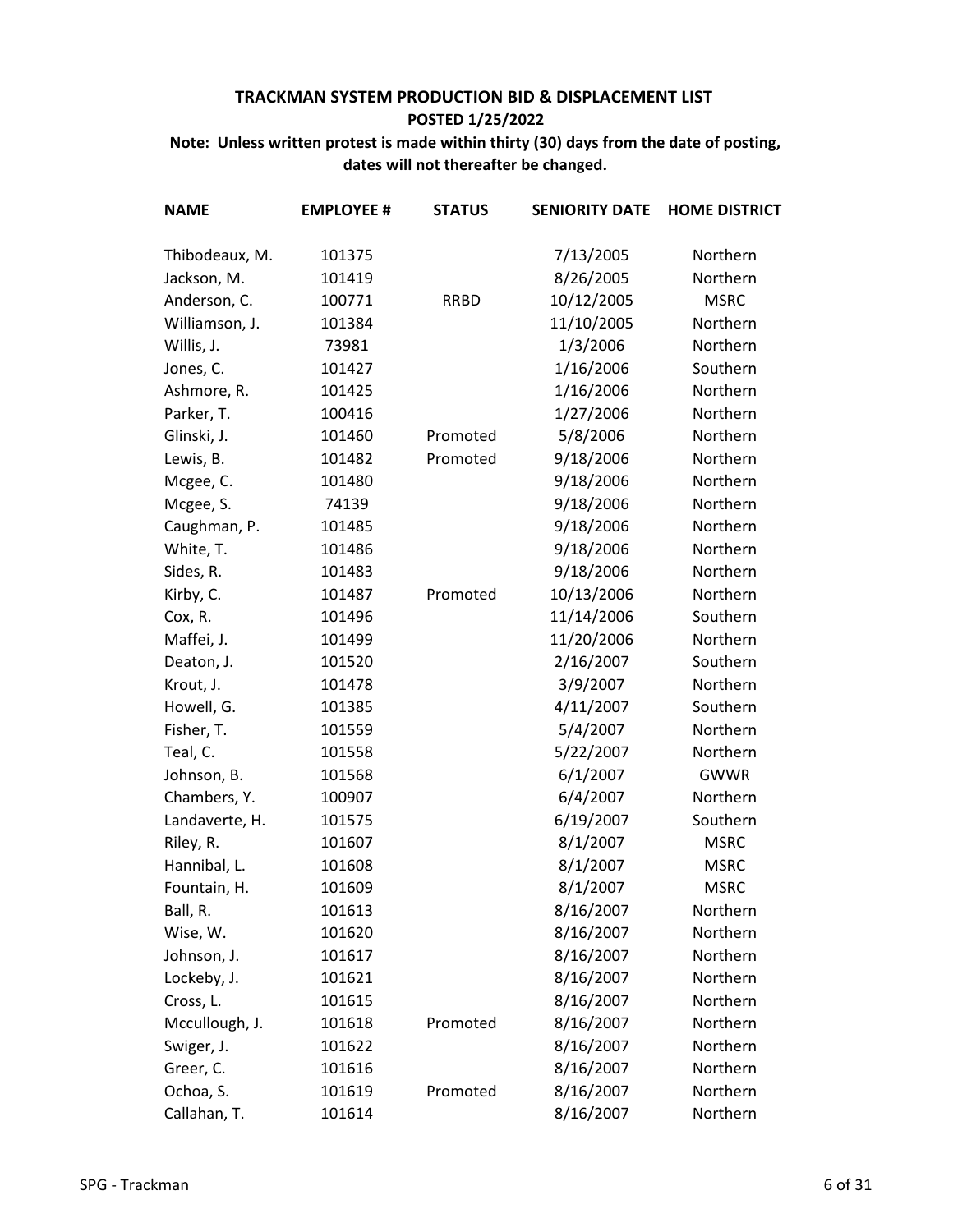| <b>NAME</b>    | <b>EMPLOYEE #</b> | <b>STATUS</b> | <b>SENIORITY DATE</b> | <b>HOME DISTRICT</b> |
|----------------|-------------------|---------------|-----------------------|----------------------|
| Williams, J.   | 101699            |               | 12/17/2007            | Southern             |
| Horton, F.     | 101701            |               | 1/7/2008              | Southern             |
| Perritt, A.    | 101705            |               | 2/4/2008              | Southern             |
| Brossett, K.   | 101736            |               | 7/1/2008              | Southern             |
| Bowie, D.      | 101740            |               | 7/21/2008             | Southern             |
| Vinson, D.     | 200069            |               | 4/15/2009             | Northern             |
| Wood, C.       | 200190            |               | 12/7/2009             | <b>JCT Agency</b>    |
| Boone, J.      | 200193            |               | 12/17/2009            | <b>GWWR</b>          |
| Boutte, M.     | 200192            |               | 12/21/2009            | Northern             |
| Brooks, J.     | 200202            |               | 12/22/2009            | <b>MSRC</b>          |
| Heinrichs, N.  | 200209            |               | 1/25/2010             | <b>JCT Agency</b>    |
| Phillips, M.   | 200229            | Promoted      | 2/23/2010             | Northern             |
| Rios, M.       | 200250            |               | 4/5/2010              | <b>JCT Agency</b>    |
| Jones, W.      | 200292            |               | 6/14/2010             | Northern             |
| Minor, D.      | 200298            |               | 6/28/2010             | Northern             |
| Allred, M.     | 200294            |               | 6/28/2010             | Northern             |
| Orsburn, N.    | 200338            |               | 7/26/2010             | Southern             |
| Bevill, B.     | 200360            |               | 8/16/2010             | Southern             |
| Bobo, K.       | 200358            |               | 8/23/2010             | Northern             |
| Rogers, T.     | 200350            | Promoted      | 9/14/2010             | Northern             |
| Mullins, B.    | 200432            | Promoted      | 10/11/2010            | <b>GWWR</b>          |
| Ince, S.       | 200431            | Promoted      | 10/11/2010            | <b>GWWR</b>          |
| Manes, O.      | 200478            | Promoted      | 12/6/2010             | Northern             |
| Scott, C.      | 200496            |               | 1/3/2011              | TexMex               |
| Mouton, H.     | 200552            |               | 1/31/2011             | Southern             |
| Arizmendez, W. | 200633            | Promoted      | 4/4/2011              | TexMex               |
| Leach, B.      | 200648            |               | 5/16/2011             | Southern             |
| Ramirez, E.    | 200685            |               | 5/23/2011             | TexMex               |
| Duran, J.      | 200735            | Promoted      | 7/5/2011              | TexMex               |
| Broussard, D.  | 200734            |               | 7/5/2011              | <b>TexMex</b>        |
| Gatlin, J.     | 200744            |               | 7/18/2011             | <b>MSRC</b>          |
| Sumrall, J.    | 200746            |               | 7/18/2011             | <b>MSRC</b>          |
| Harper, M.     | 200742            | Promoted      | 7/18/2011             | <b>MSRC</b>          |
| Truse, D.      | 200755            |               | 7/25/2011             | Southern             |
| Brady, W.      | 200791            |               | 8/8/2011              | Northern             |
| Davis, B.      | 200788            |               | 8/8/2011              | TexMex               |
| Marshall, E.   | 200794            |               | 8/22/2011             | Northern             |
| Dukes, S.      | 200795            |               | 8/26/2011             | <b>JCT Agency</b>    |
| Sandifer, D.   | 200857            |               | 10/17/2011            | Northern             |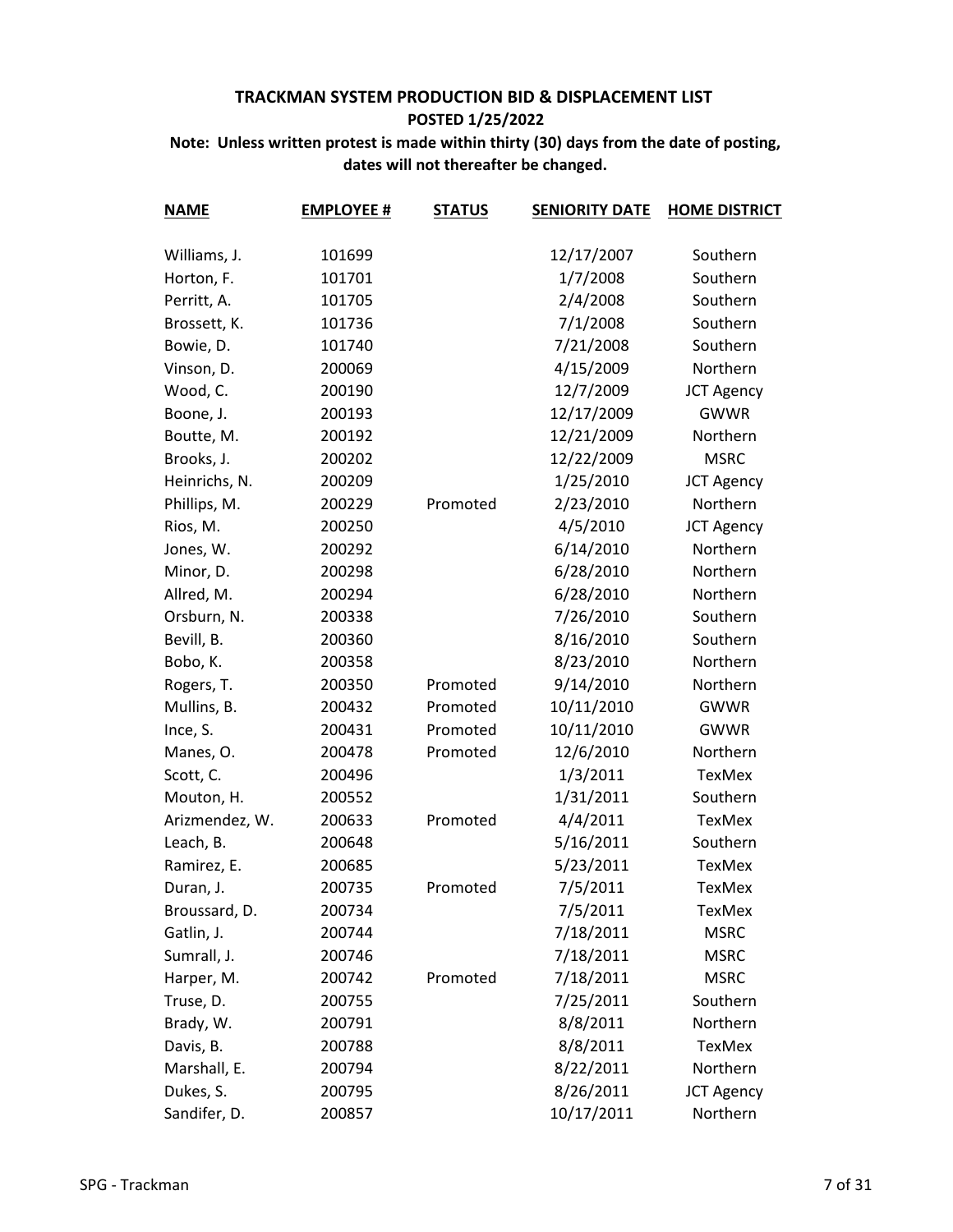| <b>NAME</b>    | <b>EMPLOYEE #</b> | <b>STATUS</b> | <b>SENIORITY DATE</b> | <b>HOME DISTRICT</b> |
|----------------|-------------------|---------------|-----------------------|----------------------|
| Williams, M.   | 200894            |               | 11/7/2011             | <b>MSRC</b>          |
| Bryan, J.      | 200887            |               | 11/7/2011             | <b>TexMex</b>        |
| Yarbrough, C.  | 200903            |               | 11/7/2011             | Northern             |
| Hardy, W.      | 200905            | Promoted      | 11/7/2011             | <b>MSRC</b>          |
| Polk, J.       | 200895            |               | 11/7/2011             | <b>MSRC</b>          |
| Kieffer, J     | 200886            |               | 11/7/2011             | Southern             |
| Dale, J.       | 200923            |               | 12/5/2011             | <b>SR</b>            |
| Oxendine, D.   | 200927            |               | 12/5/2011             | Northern             |
| Murrow, N.     | 200925            | Promoted      | 12/5/2011             | Northern             |
| Tucker, D.     | 200907            |               | 12/5/2011             | Northern             |
| Mendenhall, B. | 200929            |               | 12/5/2011             | Northern             |
| Maxwell, C.    | 101338            |               | 12/5/2011             | <b>SR</b>            |
| Anderson, J.   | 200915            |               | 12/5/2011             | Northern             |
| Morrison, J.   | 200911            |               | 12/5/2011             | Northern             |
| Waldon, D.     | 200913            |               | 12/5/2011             | <b>SR</b>            |
| Bullock, B.    | 101418            |               | 12/21/2011            | Southern             |
| Freeman, P.    | 200954            |               | 1/16/2012             | Northern             |
| Gibson, A.     | 200960            |               | 2/6/2012              | Southern             |
| Ross, D.       | 200959            |               | 2/6/2012              | Southern             |
| Black, M.      | 200961            |               | 2/13/2012             | Southern             |
| Ward, M.       | 200973            |               | 3/12/2012             | Northern             |
| Carmicheal, S. | 201000            |               | 4/11/2012             | Northern             |
| Haire, W.      | 201060            |               | 6/1/2012              | <b>MSRC</b>          |
| White, C.      | 201058            |               | 6/4/2012              | Northern             |
| Collins, K.    | 201056            |               | 6/4/2012              | Northern             |
| Johnson, R.    | 201059            |               | 6/4/2012              | Northern             |
| Moran, L.      | 201187            |               | 10/15/2012            | <b>MSRC</b>          |
| Garcia, J.     | 201189            |               | 10/15/2012            | Northern             |
| Fountain, D.   | 201200            |               | 10/15/2012            | Southern             |
| Gott, J.       | 100230            | Promoted      | 10/15/2012            | Northern             |
| Clark, J.      | 201186            |               | 10/15/2012            | <b>MSRC</b>          |
| Norman, D.     | 201210            |               | 11/5/2012             | <b>MSRC</b>          |
| Horton, J.     | 201215            |               | 11/5/2012             | <b>SR</b>            |
| Amerson, C.    | 201211            |               | 11/5/2012             | Southern             |
| Jones, J       | 201238            |               | 12/10/2012            | Northern             |
| Miles, P.      | 201231            |               | 12/10/2012            | Northern             |
| Wheeler, B.    | 201235            |               | 12/10/2012            | <b>SR</b>            |
| Kelly, L       | 201237            |               | 12/10/2012            | Northern             |
| Humphries, D.  | 201234            |               | 12/10/2012            | Southern             |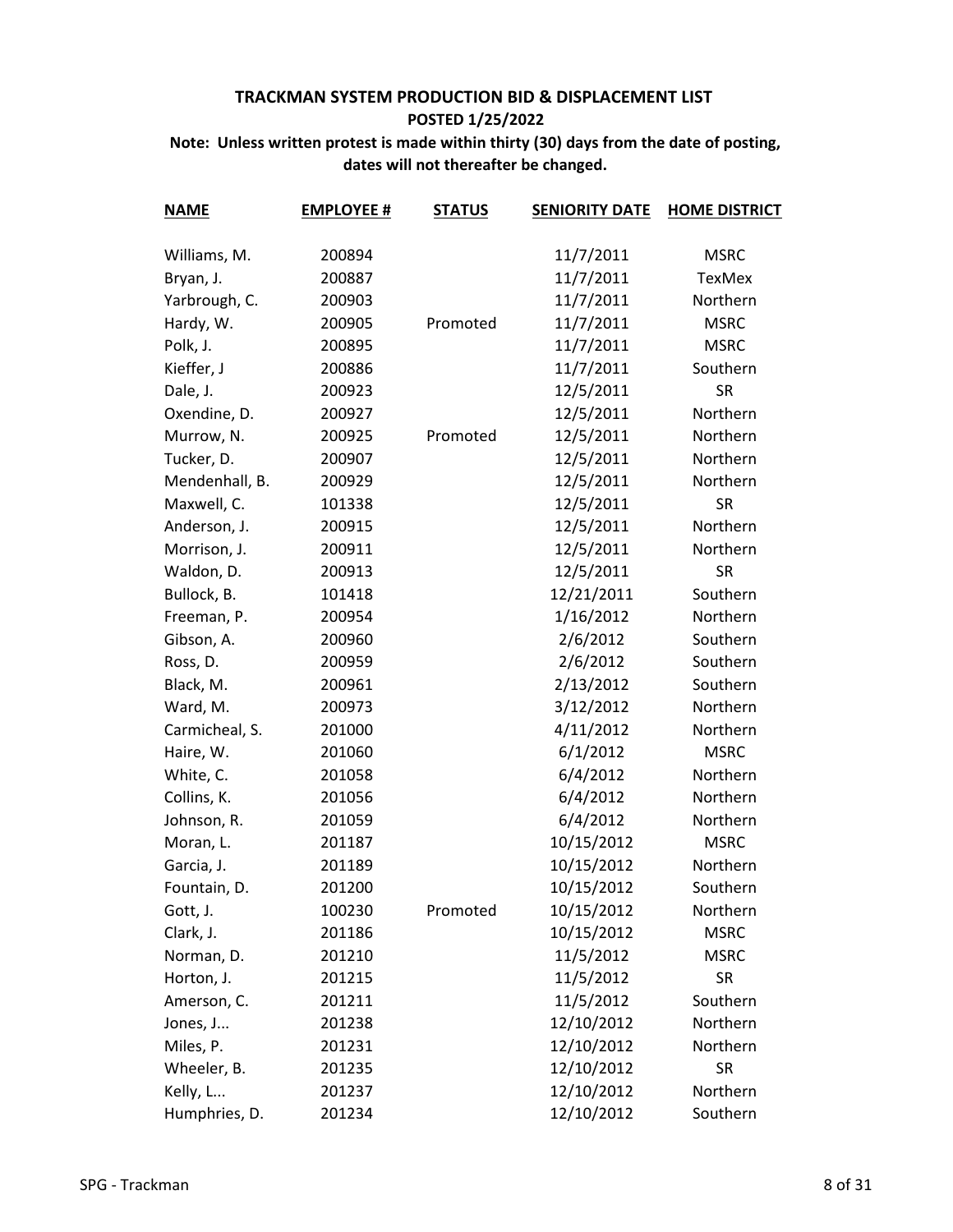| <b>NAME</b>   | <b>EMPLOYEE #</b> | <b>STATUS</b> | <b>SENIORITY DATE</b> | <b>HOME DISTRICT</b> |
|---------------|-------------------|---------------|-----------------------|----------------------|
| Watkins, S.   | 100591            |               | 1/24/2013             | <b>MSRC</b>          |
| Johnson, D.   | 100639            |               | 1/24/2013             | <b>MSRC</b>          |
| Wright, P.    | 101422            |               | 1/24/2013             | <b>MSRC</b>          |
| Hawley, L.    | 201257            | Promoted      | 1/28/2013             | TexMex               |
| Cockerhem, E. | 201261            |               | 1/28/2013             | Northern             |
| Harless, J.   | 201258            |               | 1/28/2013             | Northern             |
| Bullard, B.   | 201260            |               | 1/28/2013             | <b>MSRC</b>          |
| Dickson, M.   | 201284            |               | 3/4/2013              | <b>MSRC</b>          |
| Pritzel, C.   | 201286            |               | 3/4/2013              | <b>JCT Agency</b>    |
| Wayman, V.    | 201285            |               | 3/4/2013              | <b>TexMex</b>        |
| Burrell, S.   | 201324            |               | 4/15/2013             | Southern             |
| Rodgers, J.   | 201323            |               | 4/15/2013             | Southern             |
| Babers, K.    | 201322            |               | 4/15/2013             | Southern             |
| Guthrie, M.   | 201326            |               | 4/15/2013             | <b>GWWR</b>          |
| Patton, M.    | 201328            |               | 4/15/2013             | <b>MSRC</b>          |
| Smith, W.     | 201369            |               | 5/28/2013             | Southern             |
| Harley, W.    | 201376            |               | 5/28/2013             | Northern             |
| Thomas, D.    | 201377            |               | 5/28/2013             | <b>MSRC</b>          |
| Simmons, J.   | 201371            |               | 5/28/2013             | <b>MSRC</b>          |
| Bradley, G.   | 201373            |               | 5/28/2013             | <b>MSRC</b>          |
| Rankin, R.    | 201374            |               | 5/28/2013             | <b>MSRC</b>          |
| Branson, R.   | 201488            |               | 9/9/2013              | Northern             |
| Taylor, S.    | 201518            |               | 9/9/2013              | <b>MSRC</b>          |
| Henry, C.     | 201487            |               | 9/9/2013              | <b>MSRC</b>          |
| Rhodes, D.    | 201491            |               | 9/9/2013              | <b>MSRC</b>          |
| Cole, J.      | 201494            |               | 9/9/2013              | <b>MSRC</b>          |
| Walton, M.    | 201489            |               | 9/9/2013              | Northern             |
| Gordon, D.    | 201532            |               | 10/21/2013            | Southern             |
| Lewis, J.     | 201527            |               | 10/21/2013            | Southern             |
| Mccurry, J.   | 201526            |               | 10/21/2013            | Southern             |
| Quinney, R.   | 201531            |               | 10/21/2013            | Southern             |
| Fierro, J.    | 201528            |               | 10/21/2013            | Southern             |
| Reece, A.     | 201529            |               | 10/21/2013            | Southern             |
| Brantley, A.  | 201534            |               | 10/21/2013            | Northern             |
| Turner, D.    | 201533            |               | 10/21/2013            | Northern             |
| Dutcher, J.   | 201582            | Promoted      | 12/9/2013             | Northern             |
| Linder, M.    | 201628            |               | 12/9/2013             | Northern             |
| Winn, T.      | 201581            |               | 12/9/2013             | Southern             |
| Talbert, J.   | 201578            | Promoted      | 12/9/2013             | <b>GWWR</b>          |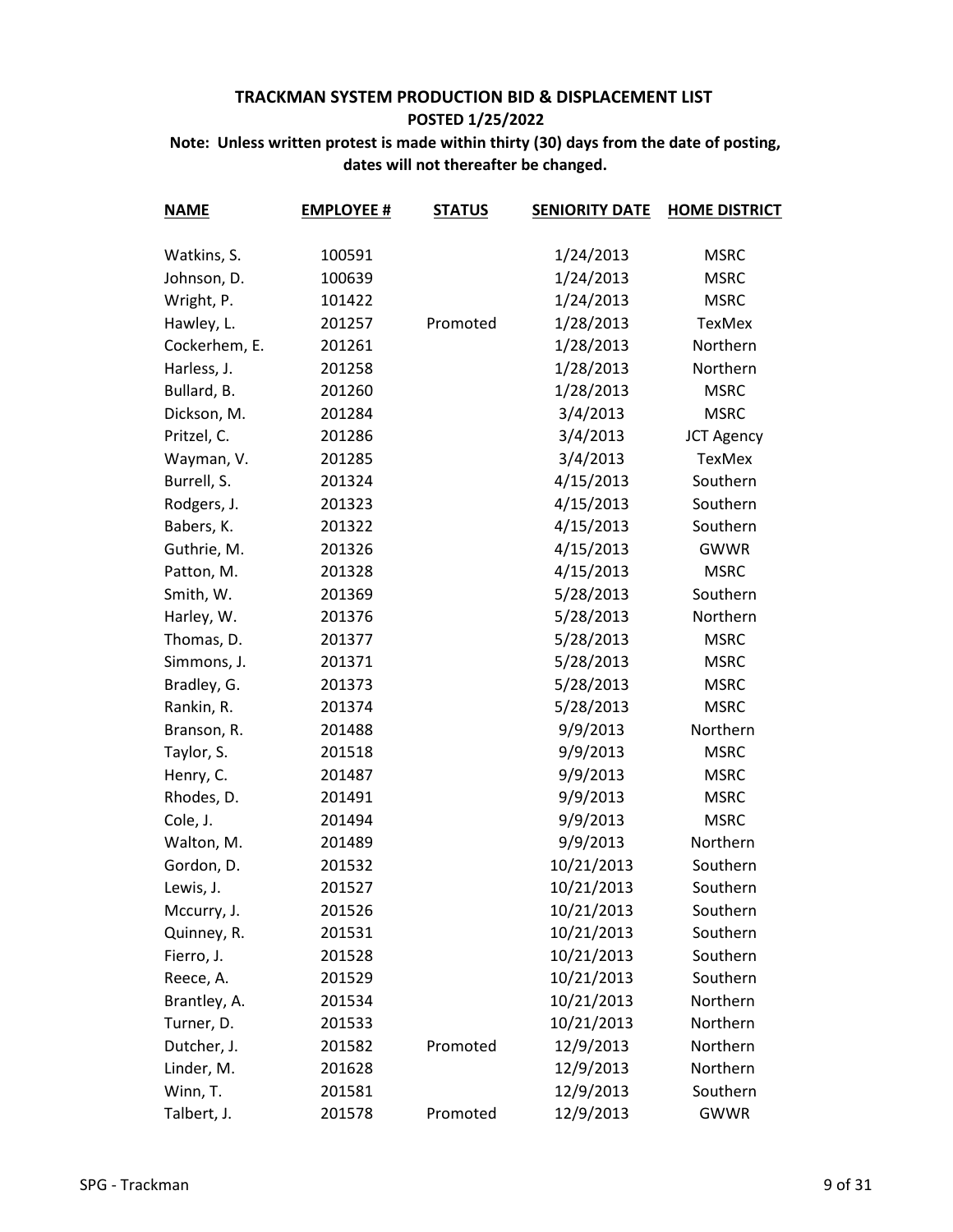| <b>NAME</b>    | <b>EMPLOYEE #</b> | <b>STATUS</b> | <b>SENIORITY DATE</b> | <b>HOME DISTRICT</b> |
|----------------|-------------------|---------------|-----------------------|----------------------|
| Miller, J.     | 201638            |               | 1/20/2014             | Southern             |
| Avalos, K.     | 201642            | Promoted      | 1/20/2014             | Southern             |
| Coldewey, J.   | 201683            |               | 3/3/2014              | TexMex               |
|                | 201711            |               | 3/3/2014              | Northern             |
| Jenkins, D.    |                   |               |                       | <b>MSRC</b>          |
| Hall, O.       | 201682            |               | 3/3/2014              |                      |
| Morgan, C.     | 201684            |               | 3/3/2014              | Southern             |
| Washington, R. | 201681            |               | 3/3/2014              | <b>MSRC</b>          |
| Herring, J.    | 201678            |               | 3/3/2014              | <b>MSRC</b>          |
| Ravia, J.      | 201767            |               | 4/21/2014             | Northern             |
| Denefrio, T.   | 201796            |               | 4/21/2014             | Northern             |
| Hitchcock, M.  | 201833            |               | 6/2/2014              | Northern             |
| Cunningham, T. | 201955            |               | 9/2/2014              | Northern             |
| Nance, S.      | 201927            |               | 9/2/2014              | <b>SR</b>            |
| Mcgee, A.      | 201956            |               | 9/2/2014              | <b>GWWR</b>          |
| Desjardins, D. | 201937            |               | 9/2/2014              | Northern             |
| Airhart, J.    | 201936            |               | 9/2/2014              | Northern             |
| Sibley, L.     | 201985            |               | 10/13/2014            | <b>GWWR</b>          |
| Joiner, J.     | 202037            |               | 12/1/2014             | <b>MSRC</b>          |
| Hester, T.     | 202036            |               | 12/1/2014             | <b>MSRC</b>          |
| Brooks, J.     | 202038            |               | 12/1/2014             | <b>MSRC</b>          |
| Agent, A.      | 202035            |               | 12/1/2014             | <b>MSRC</b>          |
| Wheatley, R.   | 202071            |               | 12/1/2014             | TexMex               |
| Allison, J.    | 202113            |               | 1/19/2015             | Northern             |
| Zubeldia, B.   | 202112            |               | 1/19/2015             | TexMex               |
| Tucker, T.     | 201123            |               | 4/9/2015              | Southern             |
| Kratz, R.      | 202208            |               | 4/13/2015             | <b>JCT Agency</b>    |
| Small, B.      | 202250            |               | 5/4/2015              | <b>GWWR</b>          |
| Harrelson, S.  | 202255            |               | 5/4/2015              | Northern             |
| Ward, J.       | 202258            | Promoted      | 5/4/2015              | <b>GWWR</b>          |
| Roundtree, K.  | 201547            |               | 5/4/2015              | <b>MSRC</b>          |
| Bright, K.     | 201420            |               | 5/18/2015             | <b>MSRC</b>          |
| Terry, D.      | 202294            |               | 8/17/2015             | Southern             |
| Bigham, T.     | 202302            |               | 8/17/2015             | Northern             |
| Hodges, J.     | 202298            |               | 8/17/2015             | Southern             |
| Fountain, D.   | 201200            |               | 10/15/2012            | Southern             |
| Lucas, L.      | 202391            |               | 10/19/2015            | <b>MSRC</b>          |
| Stagg, I.      | 202404            |               | 10/19/2015            | Southern             |
| Seale, B.      | 202412            |               | 11/30/2015            | <b>SR</b>            |
| Glenn, J.      | 202411            |               | 11/30/2015            | <b>SR</b>            |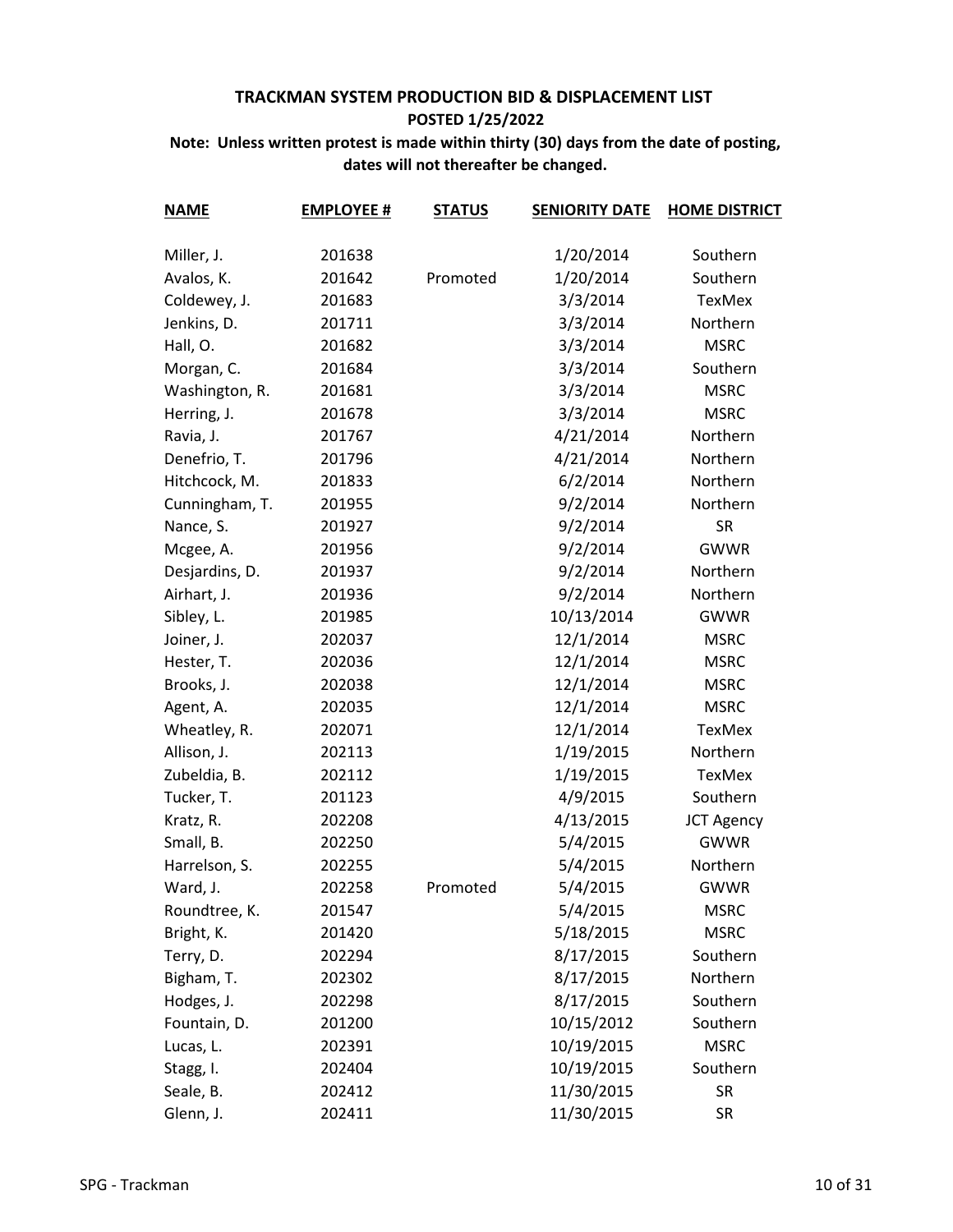| <b>NAME</b>   | <b>EMPLOYEE #</b> | <b>STATUS</b> | <b>SENIORITY DATE</b> | <b>HOME DISTRICT</b> |
|---------------|-------------------|---------------|-----------------------|----------------------|
|               |                   |               |                       |                      |
| Ford, A.      | 202433            |               | 1/18/2016             | Northern             |
| Ames, J.      | 202439            |               | 2/29/2016             | <b>GWWR</b>          |
| Lane, B.      | 202447            |               | 3/21/2016             | Northern             |
| Holcomb, R.   | 202446            |               | 3/21/2016             | Northern             |
| Flynn, D.     | 202461            |               | 5/2/2016              | Northern             |
| Harper, D.    | 202460            |               | 5/2/2016              | Northern             |
| Shepler, J.   | 202464            |               | 6/13/2016             | <b>JCT Agency</b>    |
| Simolke, C.   | 202486            |               | 6/27/2016             | Northern             |
| Silguero, D.  | 202525            |               | 9/19/2016             | TexMex               |
| Grant, A.     | 202533            |               | 10/24/2016            | Northern             |
| Lemons, S.    | 202612            |               | 3/27/2017             | <b>GWWR</b>          |
| Tuma, W.      | 202613            |               | 3/27/2017             | Southern             |
| Browning, T.  | 202664            |               | 5/15/2017             | Northern             |
| Lacour, W.    | 202671            |               | 6/26/2017             | Southern             |
| Jones, C.     | 202679            |               | 6/26/2017             | <b>SR</b>            |
| Cupp, D.      | 202675            |               | 6/26/2017             | <b>MSRC</b>          |
| Yarbrough, J. | 202673            |               | 6/26/2017             | <b>SR</b>            |
| Skinner, W.   | 202794            |               | 10/30/2017            | <b>SR</b>            |
| Mcgowen, N.   | 202515            |               | 11/10/2017            | Northern             |
| Watkins, J.   | 202854            |               | 12/18/2017            | <b>MSRC</b>          |
| Barrett, B.   | 202856            |               | 12/18/2017            | <b>MSRC</b>          |
| Jeter, J.     | 202853            |               | 12/18/2017            | Northern             |
| Watkins, W.   | 202849            |               | 12/18/2017            | <b>MSRC</b>          |
| Atkins, P.    | 202855            |               | 12/18/2017            | <b>MSRC</b>          |
| Tennyson, C.  | 202902            |               | 2/5/2018              | Northern             |
| Kutil, S.     | 202949            |               | 3/19/2018             | Northern             |
| Parker, K.    | 202947            |               | 3/19/2018             | Northern             |
| Maxey, J.     | 202916            |               | 3/19/2018             | Southern             |
| Taylor, J.    | 202948            |               | 3/19/2018             | <b>SR</b>            |
| Rogers, R.    | 202917            |               | 3/19/2018             | Northern             |
| Tolbert, M.   | 203001            |               | 4/30/2018             | Southern             |
| Coronado, G.  | 202965            |               | 4/30/2018             | TexMex               |
| Hallford, J.  | 203011            |               | 5/7/2018              | Southern             |
| Sanchez, D.   | 203059            |               | 6/11/2018             | <b>TexMex</b>        |
| Pereira, D.   | 203064            | Promoted      | 6/26/2018             | <b>GWWR</b>          |
| Slack, B.     | 203077            |               | 7/9/2018              | Northern             |
| Coleman, S.   | 203070            |               | 7/9/2018              | <b>MSRC</b>          |
| Moore, G.     | 203076            |               | 7/9/2018              | Northern             |
| Starr, L.     | 203071            |               | 7/9/2018              | Southern             |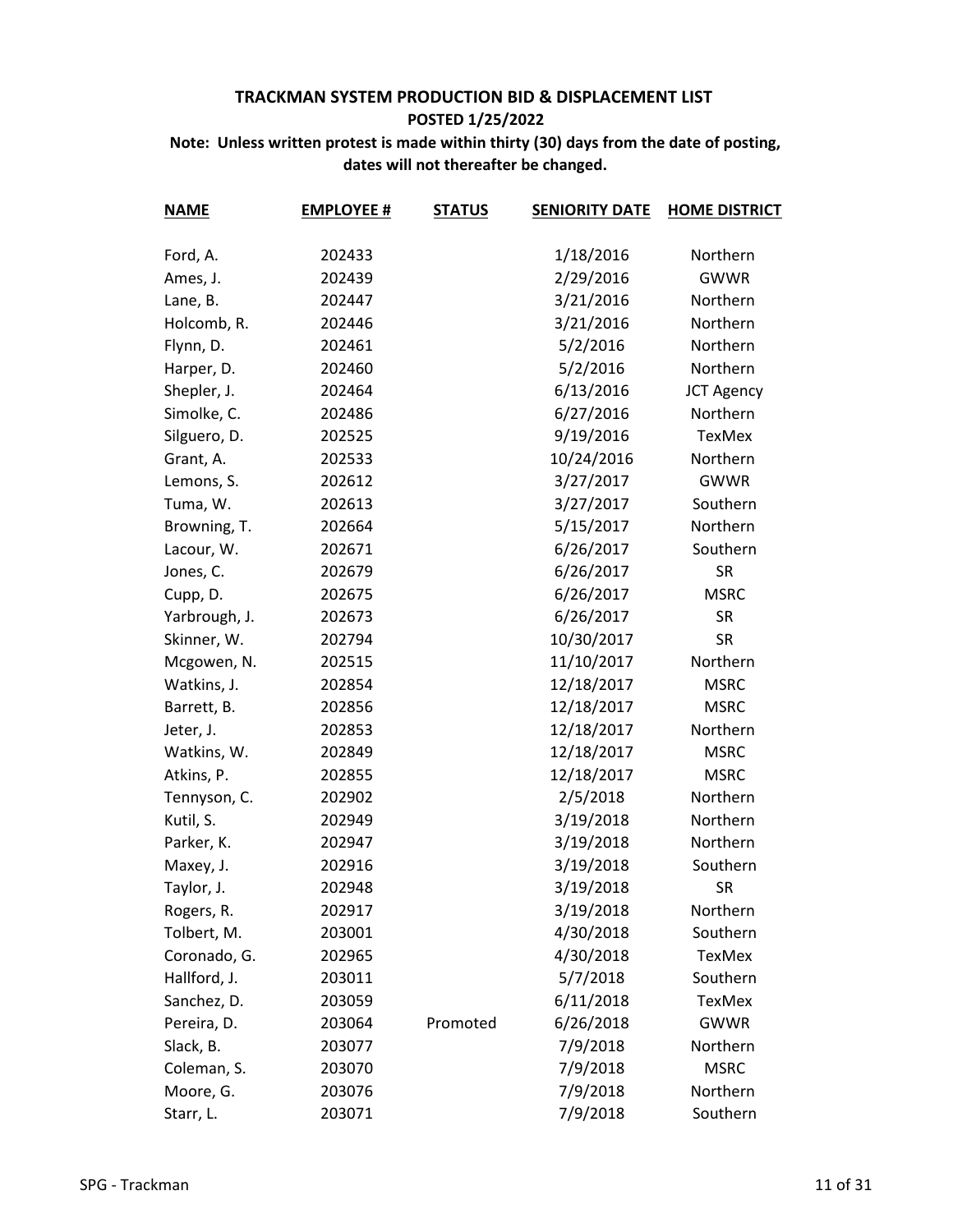| <b>NAME</b>    | <b>EMPLOYEE #</b> | <b>STATUS</b> | <b>SENIORITY DATE</b> | <b>HOME DISTRICT</b> |
|----------------|-------------------|---------------|-----------------------|----------------------|
| Huff, D.       | 203075            | Promoted      | 7/11/2018             | Northern             |
| Martinez, B.   | 203122            |               | 7/30/2018             | <b>JCT Agency</b>    |
| Butler, A.     | 203155            |               | 9/17/2018             | <b>GWWR</b>          |
| Reynolds, A.   | 203154            |               | 9/17/2018             | <b>GWWR</b>          |
| Yazdi, S.      | 203201            |               | 10/8/2018             | <b>GWWR</b>          |
| Simmons, B.    | 101557            |               | 11/5/2018             | Northern             |
| Jackson, K.    | 203242            |               | 11/5/2018             | <b>GWWR</b>          |
| Gorman, J.     | 201383            |               | 11/5/2018             | Northern             |
| Brown, C.      | 203271            |               | 12/10/2018            | Northern             |
| Holt, J.       | 203281            |               | 1/28/2019             | Southern             |
| Westbrook, A.  | 203282            |               | 1/28/2019             | <b>SR</b>            |
| Hunt, T.       | 203279            |               | 1/28/2019             | <b>SR</b>            |
| Golden, T.     | 8250              |               | 3/11/2019             | Northern             |
| Roundcount, G. | 203373            |               | 3/11/2019             | <b>GWWR</b>          |
| Magruder, A.   | 203367            |               | 3/11/2019             | <b>GWWR</b>          |
| Kilgore, N.    | 203374            |               | 3/11/2019             | <b>MSRC</b>          |
| Brewster, S.   | 203383            |               | 4/22/2019             | Northern             |
| Young, J.      | 203424            |               | 6/3/2019              | <b>MSRC</b>          |
| Jeane, D.      | 203426            |               | 6/3/2019              | Northern             |
| Patterson, B.  | 203472            |               | 7/15/2019             | Southern             |
| Mullen, C.     | 203484            |               | 7/15/2019             | Southern             |
| Botzong, R.    | 203471            |               | 7/15/2019             | <b>MSRC</b>          |
| Shepard, R.    | 203461            |               | 7/15/2019             | Northern             |
| Mcduff, J.     | 203460            |               | 7/15/2019             | <b>MSRC</b>          |
| Allen, A.      | 202410            |               | 7/22/2019             | Southern             |
| Sugg, M.       | 203516            |               | 9/9/2019              | <b>SR</b>            |
| Moody, M.      | 203519            |               | 9/9/2019              | Southern             |
| Hilton, A.     | 203522            |               | 9/9/2019              | <b>MSRC</b>          |
| Stiles, D.     | 203521            |               | 9/9/2019              | Northern             |
| Belenchia, R.  | 203553            |               | 10/21/2019            | <b>MSRC</b>          |
| Fleming, C.    | 203555            |               | 10/21/2019            | <b>MSRC</b>          |
| Turner, B.     | 203582            |               | 12/9/2019             | <b>SR</b>            |
| Hester, C.     | 203584            |               | 12/9/2019             | Northern             |
| Moore, B.      | 203579            |               | 12/9/2019             | <b>MSRC</b>          |
| West, E.       | 203578            |               | 12/9/2019             | <b>MSRC</b>          |
| Mitchell, L.   | 203577            |               | 12/9/2019             | Northern             |
| Johnson, J.    | 203607            |               | 3/2/2020              | <b>GWWR</b>          |
| Mccready, C.   | 203619            |               | 3/2/2020              | Northern             |
| Phillips, R.   | 203612            |               | 3/2/2020              | Northern             |
| Ivey, J.       | 203611            |               | 3/2/2020              | Northern             |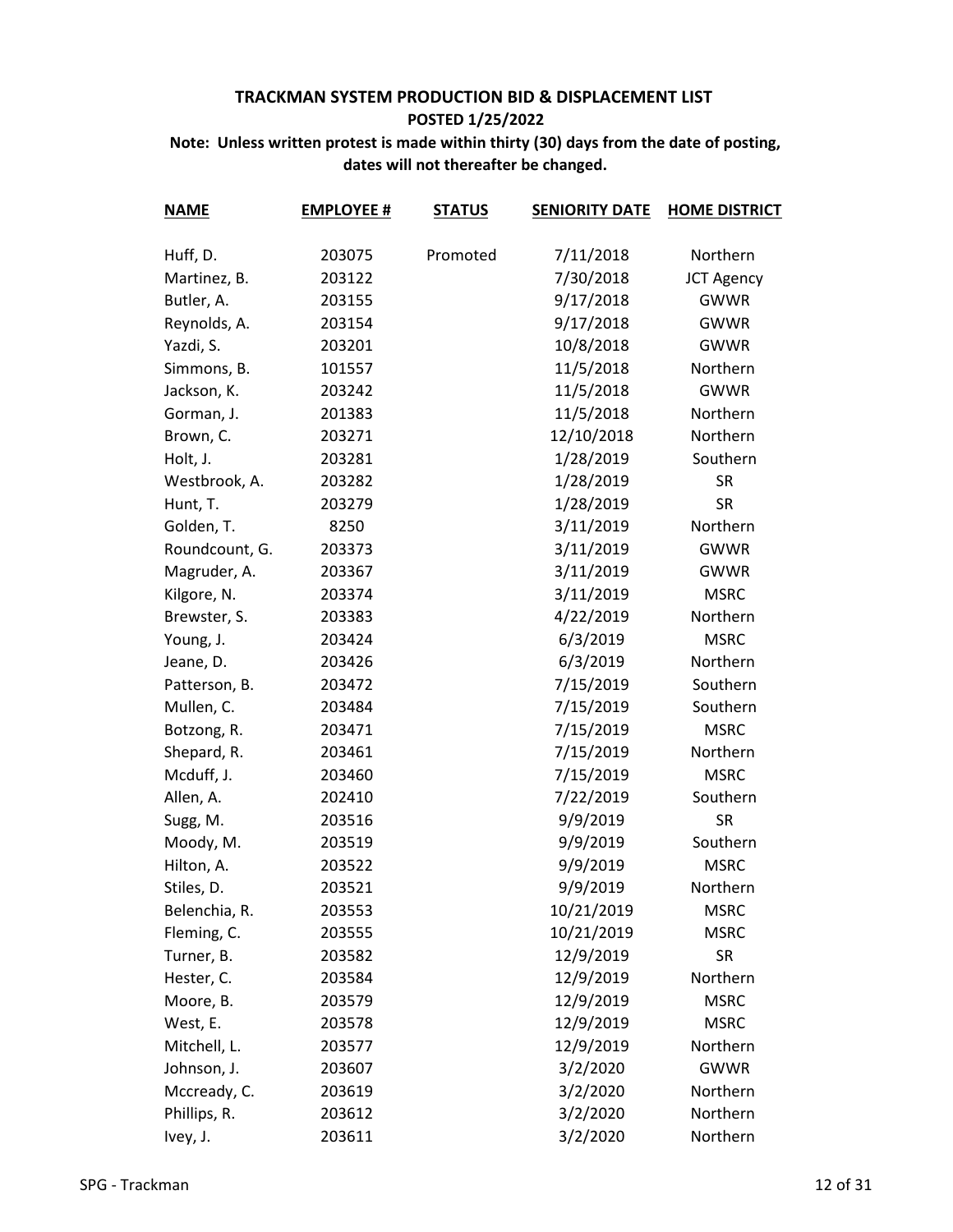| <b>NAME</b>    | <b>EMPLOYEE #</b> | <b>STATUS</b>         | <b>SENIORITY DATE</b> | <b>HOME DISTRICT</b> |
|----------------|-------------------|-----------------------|-----------------------|----------------------|
|                |                   |                       |                       |                      |
| Conn, B.       | 203609            |                       | 3/2/2020              | Northern             |
| Mattson, W.    | 203608            |                       | 3/2/2020              | <b>GWWR</b>          |
| Benavides, V.  | 203664            |                       | 11/9/2020             | TexMex               |
| Thomas, J.     | 203747            |                       | 3/29/2021             | Southern             |
| Reyna, F.      | 203811            |                       | 5/10/2021             | <b>TexMex</b>        |
| Moser, J.      | 203930            |                       | 7/12/2021             | Northern             |
| McCoy, C.      | 203929            |                       | 8/2/2021              | Northern             |
| Olson, B.      | 203960            |                       | 8/2/2021              | Southern             |
| McMullen, Z.   | 203986            |                       | 8/2/2021              | Northern             |
| Whittle, P.    | 204003            |                       | 8/9/2021              | <b>JCT Agency</b>    |
| Gunter, A.     | 204006            |                       | 8/9/2021              | <b>GWWR</b>          |
| Cavarrubus, J. | 204052            |                       | 9/13/2021             | Southern             |
| Pitts, M.      | 202299            |                       | 8/17/2015             | Northern             |
| Brand, J.      | 191559            | <b>Rights Pending</b> | 12/6/2021             | Northern             |
| Newman, J.     | 204129            | <b>Rights Pending</b> | 12/6/2021             | Northern             |
| Minnis, D.     | 201145            | <b>Rights Pending</b> | 12/6/2021             | Northern             |
| Jeane, D.      | 204143            | <b>Rights Pending</b> | 12/6/2021             | Northern             |
| Goodman, C.    | 101556            | <b>Rights Pending</b> | 12/6/2021             | Northern             |
| Cross, S.      | 204139            | <b>Rights Pending</b> | 12/6/2021             | <b>MSRC</b>          |
| Jarvis, I.     | 204141            | <b>Rights Pending</b> | 12/6/2021             | <b>TexMex</b>        |
| Alejandro, R.  | 204144            | <b>Rights Pending</b> | 12/6/2021             | <b>TexMex</b>        |
| Pittman, P.    | 204140            | <b>Rights Pending</b> | 12/6/2021             | <b>MSRC</b>          |
| Landrum, A.    | 202236            | <b>Rights Pending</b> | 12/6/2021             | <b>MSRC</b>          |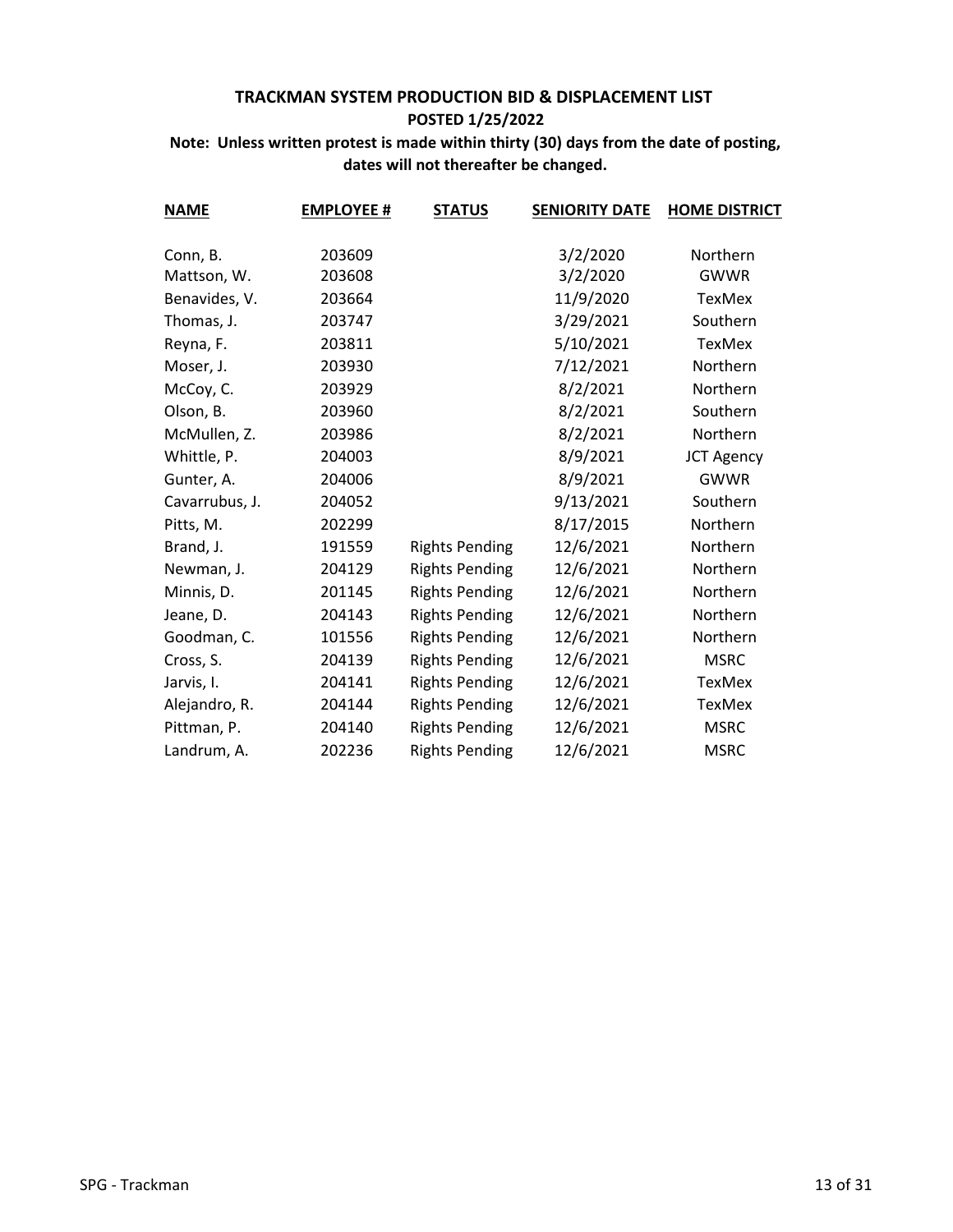| <b>NAME</b>     | <b>EMPLOYEE #</b> | <b>STATUS</b> | <b>SENIORITY DATE</b> | <b>HOME DISTRICT</b> |
|-----------------|-------------------|---------------|-----------------------|----------------------|
| Melder, D.      | 100859            |               | 6/9/1980              | Northern             |
| Jones, C.       | 101103            | <b>RRBD</b>   | 6/30/1980             | <b>MSRC</b>          |
| Downs, J.       | 100837            |               | 11/10/1981            | Northern             |
| Watkins, B.     | 100716            | Promoted      | 10/18/1982            | Northern             |
| Clubb, T.       | 193590            | <b>RRBD</b>   | 6/17/1985             | Northern             |
| Goodman, M.     | 100914            |               | 9/7/1987              | Northern             |
| Jones, M.       | 100986            |               | 7/31/1991             | <b>GWWR</b>          |
| Mitchell, R.    | 190631            | Promoted      | 10/17/1991            | <b>SR</b>            |
| Fincher, A.     | 100844            | <b>RRBD</b>   | 12/7/1991             | Northern             |
| O'Donnell, T.   | 194616            |               | 1/24/1992             | Northern             |
| Green, R.       | 100675            |               | 12/21/1992            | <b>SR</b>            |
| Mccurley, S.    | 100686            | Promoted      | 1/22/1993             | <b>SR</b>            |
| Robinson, G.    | 100648            | Promoted      | 4/30/1993             | <b>SR</b>            |
| Johnson, S.     | 100767            | <b>RRBD</b>   | 11/15/1993            | Northern             |
| Hill, C.        | 100881            |               | 4/18/1994             | Northern             |
| Wiggs, D.       | 100676            |               | 4/20/1994             | <b>SR</b>            |
| Scroggins, R.   | 100081            |               | 5/5/1994              | Northern             |
| Jones, T.       | 100689            |               | 5/10/1994             | <b>SR</b>            |
| Hardin, M.      | 100671            |               | 4/10/1995             | <b>SR</b>            |
| Moorehead, D.   | 100677            |               | 5/25/1995             | <b>SR</b>            |
| Smith, C.       | 100682            | <b>RRBD</b>   | 6/21/1995             | <b>SR</b>            |
| Ewings, D.      | 100683            |               | 3/14/1996             | <b>SR</b>            |
| Hart, R.        | 100977            |               | 10/7/1996             | <b>GWWR</b>          |
| Hill, P.        | 100968            |               | 10/7/1996             | <b>GWWR</b>          |
| Ottwell, J.     | 100971            |               | 10/7/1996             | <b>GWWR</b>          |
| Garner, J.      | 100970            |               | 10/7/1996             | <b>GWWR</b>          |
| Reed, R.        | 100701            | Promoted      | 1/2/1997              | <b>SR</b>            |
| Watts, J.       | 100670            |               | 3/4/1997              | <b>MSRC</b>          |
| Thomas, Jr., C. | 100688            |               | 3/4/1997              | <b>SR</b>            |
| Laux, C.        | 100994            |               | 3/27/1997             | <b>GWWR</b>          |
| Day, R.         | 100755            | Promoted      | 4/22/1997             | Southern             |
| Hatcher, R.     | 101471            |               | 4/28/1997             | Northern             |
| Lacey, W.       | 100699            |               | 7/15/1997             | <b>SR</b>            |
| Hendricks, E.   | 100945            |               | 9/26/1997             | SR                   |
| Downs, J.       | 100672            | <b>RRBD</b>   | 4/16/1998             | <b>SR</b>            |
| Shaw, T.        | 100662            |               | 5/27/1998             | <b>SR</b>            |
| Kleinsorge, B.  | 50143             | Promoted      | 6/11/1998             | <b>GWWR</b>          |
| Brickey, J.     | 100983            | Promoted      | 6/16/1998             | <b>GWWR</b>          |
| Loague, M.      | 100703            | Promoted      | 6/26/1998             | <b>SR</b>            |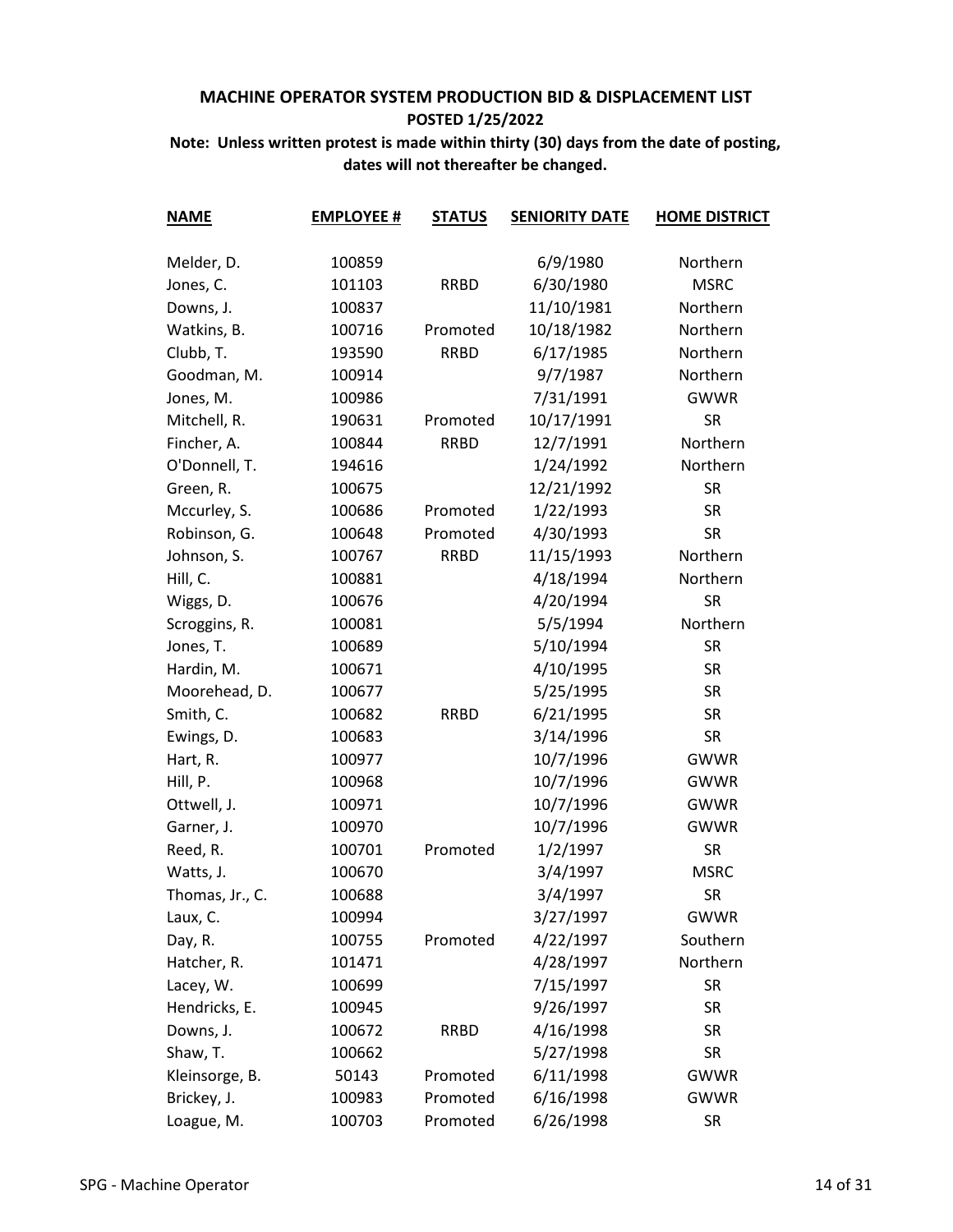| <b>NAME</b>    | <b>EMPLOYEE #</b> | <b>STATUS</b> | <b>SENIORITY DATE</b> | <b>HOME DISTRICT</b> |
|----------------|-------------------|---------------|-----------------------|----------------------|
|                |                   |               |                       |                      |
| Erickson, J.   | 100996            |               | 6/29/1998             | <b>GWWR</b>          |
| Oliver, J.     | 100717            |               | 9/15/1998             | Northern             |
| Henderson, L.  | 100793            | <b>RRBD</b>   | 5/3/1999              | Southern             |
| Ferrier, C.    | 100726            |               | 12/20/1999            | Northern             |
| Romero, M.     | 100911            | Promoted      | 12/21/1999            | Southern             |
| Sepaugh, E.    | 100872            |               | 4/25/2000             | <b>SR</b>            |
| Boyles, K.     | 100712            | Promoted      | 5/30/2000             | Northern             |
| Young, A.      | 100663            |               | 6/23/2000             | <b>SR</b>            |
| Knight, J.     | 100905            |               | 1/12/2001             | Southern             |
| Wooten, R.     | 100882            |               | 2/26/2001             | Northern             |
| Stewart, L.    | 101009            |               | 3/5/2001              | <b>GWWR</b>          |
| Dora, H.       | 100664            |               | 3/28/2001             | <b>MSRC</b>          |
| Smith, J.      | 100730            |               | 8/14/2001             | Northern             |
| Nard, D.       | 100891            |               | 8/30/2001             | Southern             |
| Carter, J.     | 100656            | Promoted      | 11/5/2001             | Southern             |
| Jackson, T.    | 100775            |               | 11/20/2001            | Southern             |
| Ellis, O.      | 100944            |               | 3/25/2002             | <b>SR</b>            |
| Burmaster, S.  | 100702            |               | 1/10/2003             | <b>SR</b>            |
| Hammons, J.    | 100704            | Promoted      | 4/1/2002              | <b>SR</b>            |
| Ferrier, C.    | 100726            |               | 4/17/2002             | Northern             |
| Henry, P.      | 100700            |               | 4/22/2002             | <b>MSRC</b>          |
| Crayon, J.     | 100806            |               | 5/22/2002             | Northern             |
| Jones, G.      | 100001            |               | 5/22/2002             | Northern             |
| Williams, D.   | 100685            |               | 6/10/2002             | <b>SR</b>            |
| Pickle, B.     | 100879            | Promoted      | 8/28/2002             | Northern             |
| Macon, L.      | 101051            |               | 10/29/2002            | <b>SR</b>            |
| Fontenot, M.   | 100820            | Promoted      | 1/10/2003             | Northern             |
| Wicks, D.      | 101040            |               | 3/13/2003             | <b>SR</b>            |
| Cunningham, D. | 101032            |               | 3/13/2003             | <b>SR</b>            |
| Jordan, J.     | 100697            |               | 4/10/2003             | <b>MSRC</b>          |
| Chambers, Y.   | 100907            |               | 7/1/2003              | Northern             |
| Picard, G.     | 100778            |               | 7/15/2003             | Southern             |
| Short, J.      | 101068            | Promoted      | 8/20/2003             | <b>MSRC</b>          |
| Dryden, J.     | 100839            | Promoted      | 8/26/2003             | Northern             |
| Mayo, J.       | 101322            | Promoted      | 11/10/2003            | <b>SR</b>            |
| Dempsey, J.    | 101324            |               | 11/10/2003            | <b>SR</b>            |
| Young, D.      | 101467            |               | 11/19/2003            | <b>SR</b>            |
| Franks, K.     | 100813            |               | 1/29/2004             | Northern             |
| Mcintyre, C.   | 101337            |               | 2/11/2004             | <b>SR</b>            |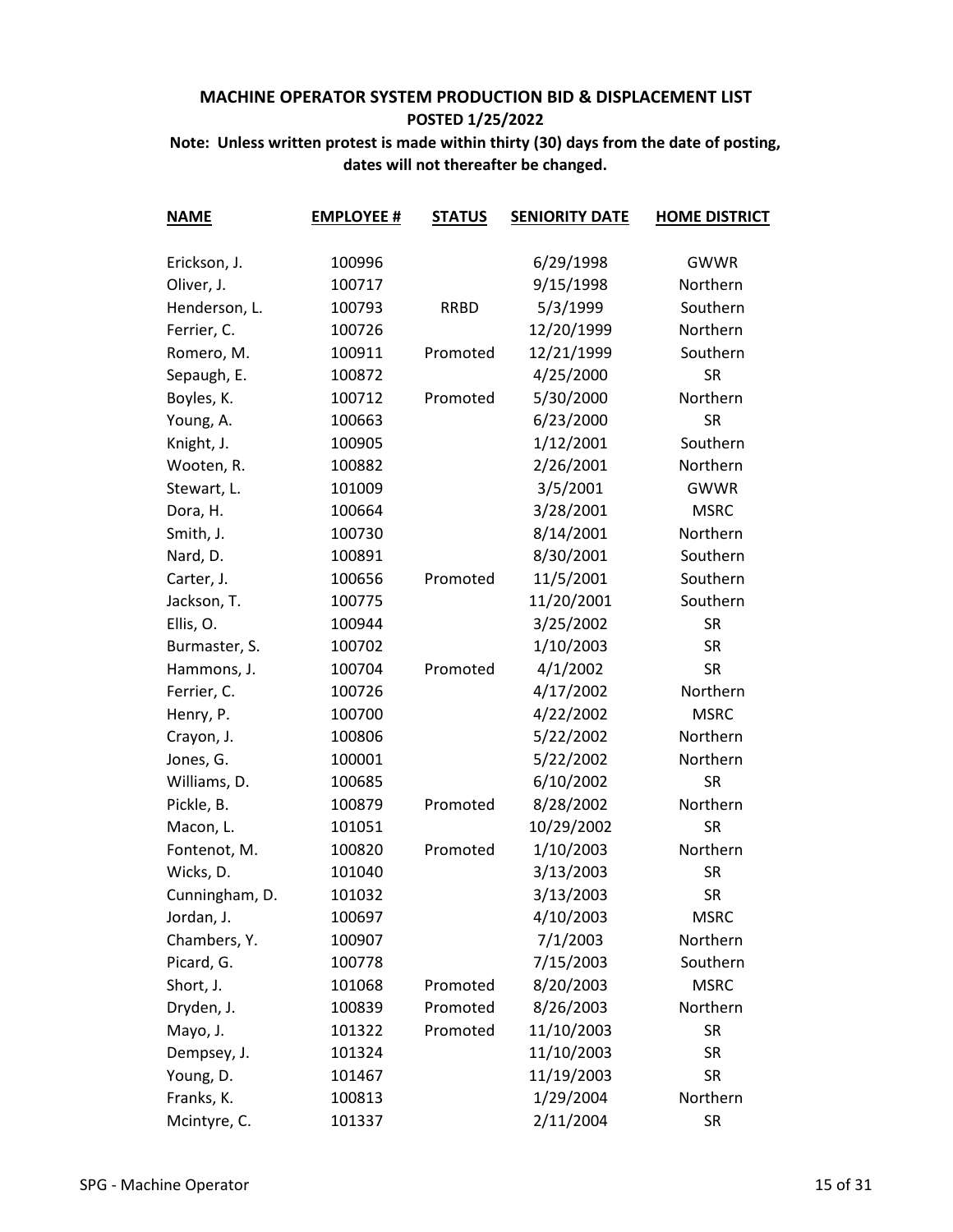| <b>NAME</b>   | <b>EMPLOYEE #</b> | <b>STATUS</b> | <b>SENIORITY DATE</b>  | <b>HOME DISTRICT</b> |
|---------------|-------------------|---------------|------------------------|----------------------|
|               |                   | Promoted      |                        | <b>SR</b>            |
| Shepherd, K.  | 101067<br>101279  |               | 2/11/2004<br>2/11/2004 | Northern             |
| Carlton, S.   | 101327            |               |                        | <b>MSRC</b>          |
| Whitehead, E. |                   |               | 2/11/2004              |                      |
| Harris, G.    | 101323            |               | 3/18/2004              | <b>MSRC</b>          |
| Leach, J.     | 101344            | <b>RRBD</b>   | 4/1/2004               | <b>MSRC</b>          |
| Jeffcoats, G. | 101331            |               | 4/1/2004               | <b>SR</b>            |
| Fontenot, M.  | 100820            | Promoted      | 4/15/2004              | Northern             |
| Thomas, T.    | 101341            |               | 4/15/2004              | <b>SR</b>            |
| Lee, B.       | 101362            |               | 5/13/2004              | Southern             |
| Halbert, V.   | 101340            |               | 5/13/2004              | <b>SR</b>            |
| Garrison, A.  | 100902            | Promoted      | 5/13/2004              | Southern             |
| Vosika, K.    | 101299            | Promoted      | 8/24/2004              | Northern             |
| Hunter, R.    | 100684            |               | 2/1/2005               | <b>SR</b>            |
| Molnaird, N.  | 101295            |               | 2/10/2005              | Northern             |
| Brown, G.     | 101291            |               | 2/24/2005              | Northern             |
| Mcdonald, R.  | 121293            |               | 3/12/2005              | Northern             |
| Baldridge, L. | 101330            |               | 5/3/2005               | <b>SR</b>            |
| Lujan, T.     | 101351            | Promoted      | 7/26/2005              | Northern             |
| Armstead, D.  | 100838            |               | 7/26/2005              | Southern             |
| Burns, C.     | 101307            | Promoted      | 7/26/2005              | Southern             |
| Potter, J.    | 100834            | Promoted      | 7/26/2005              | Northern             |
| Fuselier, L.  | 101290            |               | 7/26/2005              | Northern             |
| Minor, J.     | 101366            | Promoted      | 7/26/2005              | Southern             |
| Rambin, L.    | 100853            | Promoted      | 7/26/2005              | Northern             |
| Wright, R.    | 101364            |               | 7/26/2005              | Southern             |
| Bailey, D.    | 100965            | Promoted      | 8/26/2005              | Northern             |
| George, A.    | 100840            |               | 9/12/2005              | Southern             |
| Landry, C.    | 101280            |               | 9/12/2005              | Northern             |
| Locust, L.    | 101287            |               | 9/26/2005              | Northern             |
| Ashby, J.     | 101381            | Promoted      | 10/30/2005             | Northern             |
| Conner, R.    | 101325            |               | 11/10/2005             | <b>SR</b>            |
| Comer, J.     | 101342            |               | 11/10/2005             | <b>SR</b>            |
| West, N.      | 101343            |               | 11/10/2005             | <b>SR</b>            |
| Davis, E.     | 101390            |               | 11/10/2005             | Southern             |
| Jackson, M.   | 101335            |               | 11/10/2005             | <b>SR</b>            |
| Martin, S.    | 100842            | Promoted      | 11/30/2005             | Northern             |
| Jackson, M.   | 101419            |               | 1/3/2006               | Northern             |
| Kay, S.       | 100746            |               | 1/16/2006              | Northern             |
| Ford, R.      | 100883            | Promoted      | 1/27/2006              | Northern             |
|               |                   |               |                        |                      |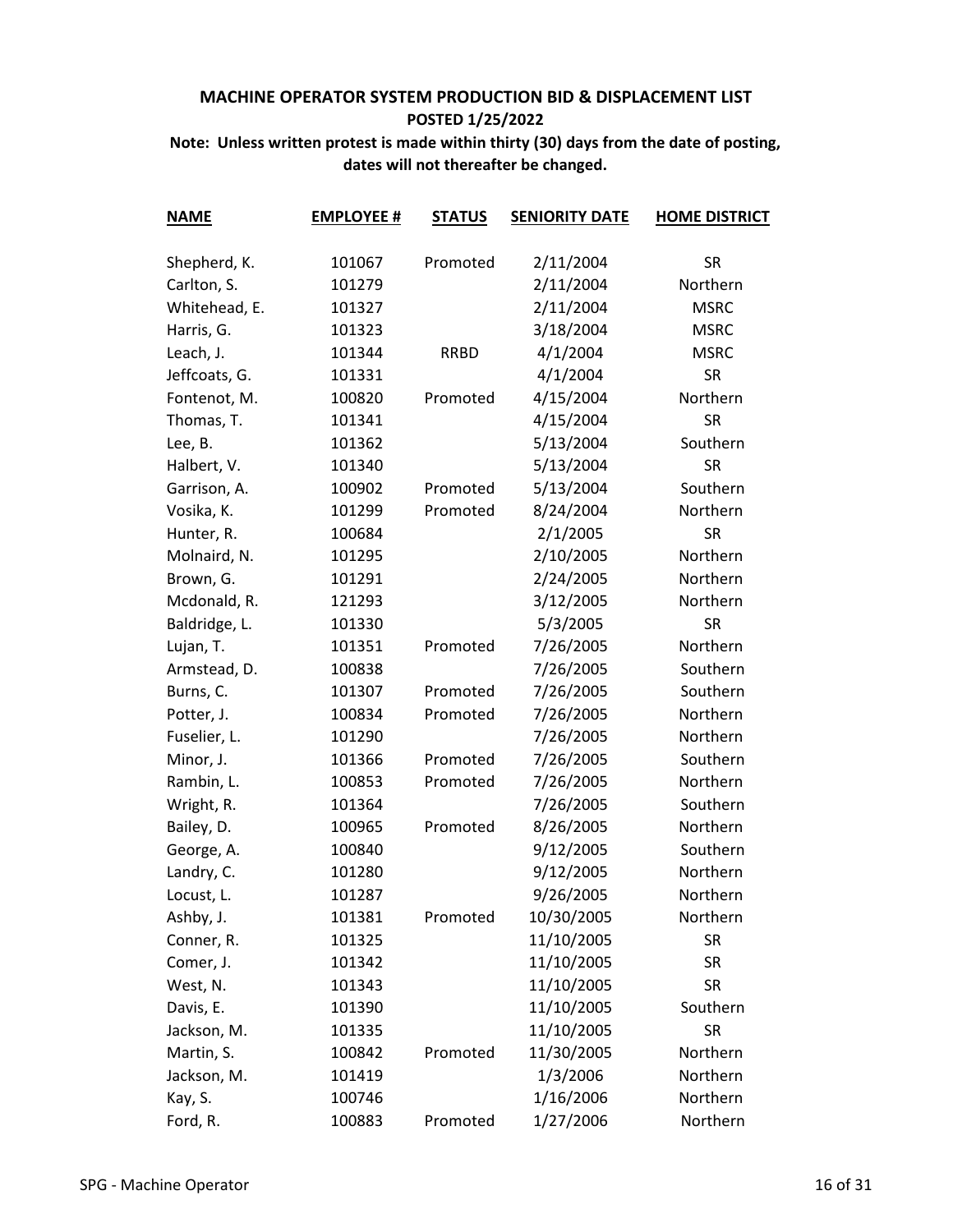| <b>NAME</b>    | <b>EMPLOYEE #</b> | <b>STATUS</b> | <b>SENIORITY DATE</b> | <b>HOME DISTRICT</b> |
|----------------|-------------------|---------------|-----------------------|----------------------|
|                |                   |               |                       |                      |
| Parker, T.     | 100416            | Promoted      | 2/8/2006              | Northern             |
| Crites, J.     | 101286            | Promoted      | 2/26/2006             | Northern             |
| Burns, B.      | 101326            |               | 1/27/2006             | <b>MSRC</b>          |
| Hayes, R.      | 101365            |               | 1/27/2006             | Southern             |
| Pearson, J.    | 101348            | Promoted      | 1/27/2006             | <b>MSRC</b>          |
| Anderson, C.   | 100771            | <b>RRBD</b>   | 1/27/2006             | <b>MSRC</b>          |
| Perry, R.      | 101377            |               | 3/28/2006             | Northern             |
| Smith, B.      | 101274            |               | 3/28/2006             | 3/28/2006            |
| Ludlow, L.     | 101328            |               | 4/12/2006             | <b>MSRC</b>          |
| Harper, C.     | 101387            |               | 4/12/2006             | Southern             |
| Smith, K.      | 101372            |               | 5/22/2006             | Northern             |
| King, T.       | 101332            |               | 6/23/2006             | <b>MSRC</b>          |
| Bell, G.       | 100864            |               | 7/28/2006             | Northern             |
| Willis, M.     | 100897            |               | 8/17/2006             | Southern             |
| Thibodeaux, M. | 101375            |               | 8/30/2006             | Northern             |
| White, T.      | 101486            |               | 9/29/2006             | Northern             |
| Hight, J.      | 101288            |               | 9/29/2006             | Northern             |
| Smith, R.      | 101347            |               | 10/27/2006            | <b>MSRC</b>          |
| Sides, R.      | 101483            |               | 11/14/2006            | Northern             |
| Cross, J.      | 101395            |               | 12/14/2006            | Northern             |
| Caughman, P.   | 101485            |               | 2/16/2007             | Northern             |
| Lewis, B.      | 101482            | Promoted      | 3/9/2007              | Northern             |
| Hale, M.       | 101309            | Promoted      | 5/22/2007             | Southern             |
| Johnson, B.    | 101586            |               | 6/1/2007              | <b>GWWR</b>          |
| Tyson, S.      | 101398            | Promoted      | 6/13/2007             | Northern             |
| Deaton, J.     | 101520            |               | 6/13/2007             | Southern             |
| Krout, J.      | 101478            |               | 8/3/2007              | Northern             |
| Teal, C.       | 101558            |               | 8/3/2007              | Northern             |
| Howell, G.     | 101385            |               | 8/20/2007             | Southern             |
| Perry, J.      | 101329            |               | 9/20/2007             | <b>MSRC</b>          |
| Clark, S.      | 101333            |               | 10/8/2007             | <b>SR</b>            |
| Wise, W.       | 101620            |               | 10/8/2007             | Northern             |
| Greer, C.      | 101616            |               | 10/8/2007             | Northern             |
| Hannibal, L.   | 101608            |               | 2/6/2008              | <b>MSRC</b>          |
| Willis, J.     | 73981             |               | 2/22/2008             | Northern             |
| Ochoa, S.      | 101619            | Promoted      | 2/22/2008             | Northern             |
| Willis, M.     | 101284            |               | 3/31/2008             | Northern             |
| Callahan, T.   | 101614            |               | 8/11/2008             | Northern             |
| Horton, F.     | 101701            |               | 9/3/2008              | Southern             |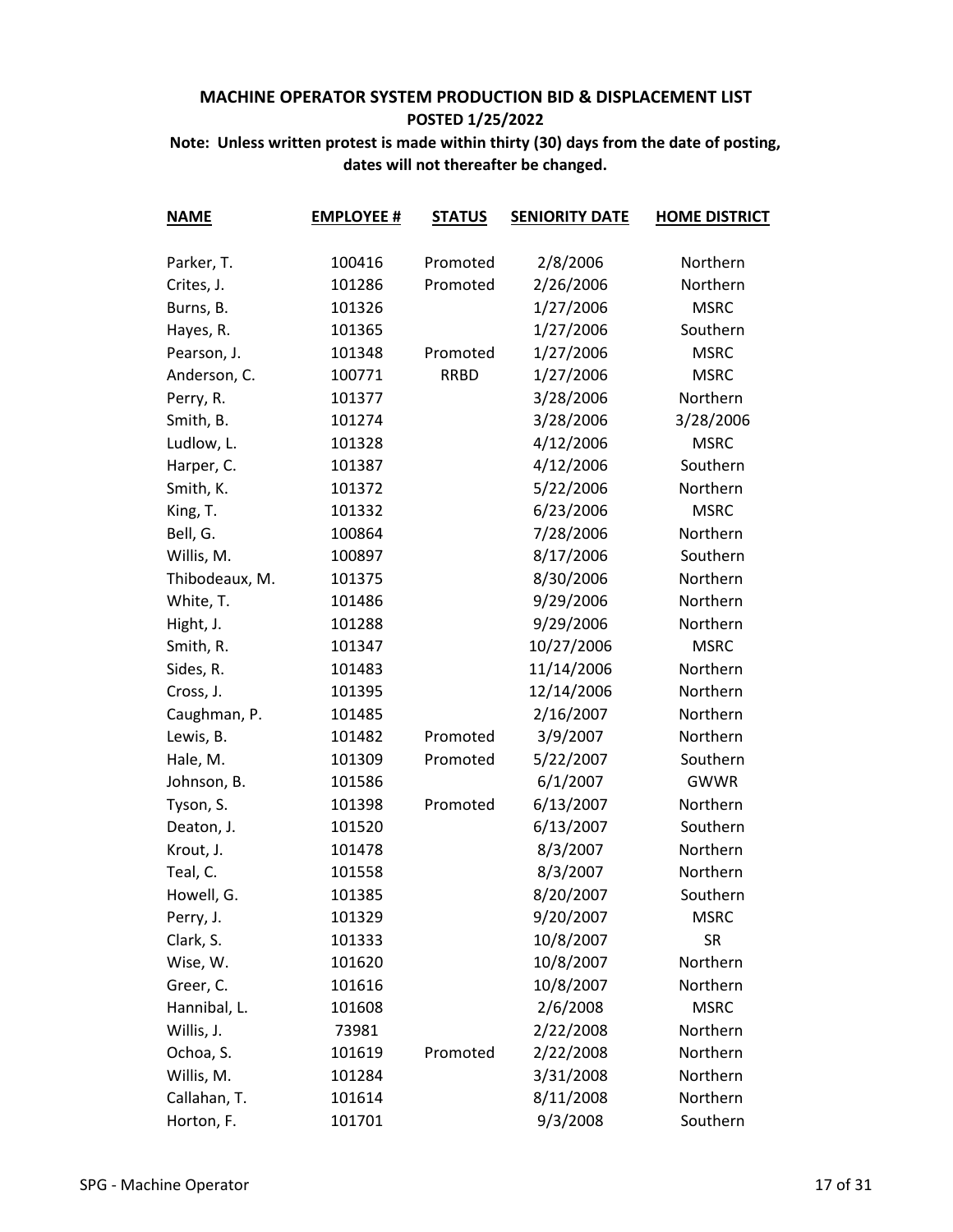| <b>NAME</b>    | <b>EMPLOYEE #</b> | <b>STATUS</b> | <b>SENIORITY DATE</b> | <b>HOME DISTRICT</b> |
|----------------|-------------------|---------------|-----------------------|----------------------|
|                |                   |               |                       |                      |
| Maffei, J.     | 101499            |               | 10/6/2008             | Northern             |
| Harris, G.     | 101323            |               | 2/11/2009             | <b>SR</b>            |
| Ashmore, R.    | 101425            |               | 5/4/2009              | Northern             |
| Landaverde, H. | 101575            |               | 7/10/2009             | Southern             |
| Brossett, K.   | 101736            |               | 9/25/2009             | Southern             |
| Mccullough, J. | 101618            |               | 5/3/2010              | Northern             |
| Harper, J.     | 101394            |               | 5/3/2010              | Northern             |
| Perritt, A.    | 101705            |               | 5/6/2010              | Southern             |
| Lafitte, R.    | 100744            |               | 6/14/2010             | Northern             |
| Cox, R.        | 101496            |               | 7/23/2010             | Southern             |
| Fisher, T.     | 101559            |               | 7/23/2010             | Northern             |
| Orsburn, N.    | 200338            |               | 7/27/2010             | Southern             |
| Boone, J.      | 200193            |               | 8/6/2010              | <b>GWWR</b>          |
| Jones, W.      | 200292            |               | 8/6/2010              | Northern             |
| Rogers, T.     | 200350            | Promoted      | 8/23/2010             | Northern             |
| Wood, C.       | 200190            |               | 10/7/2010             | Northern             |
| Swiger, J.     | 101622            |               | 11/24/2010            | Northern             |
| Fountain, H.   | 101609            |               | 5/4/2011              | <b>MSRC</b>          |
| Leach, B.      | 200648            |               | 6/24/2011             | Southern             |
| Ball, R.       | 101613            |               | 7/27/2011             | Northern             |
| Duran, J.      | 200735            | Promoted      | 10/5/2011             | <b>TexMex</b>        |
| Arizmendez, W. | 200633            | Promoted      | 10/5/2011             | TexMex               |
| Vinson, D.     | 200069            |               | 10/5/2011             | Northern             |
| Davis, B.      | 200788            |               | 1/6/2012              | TexMex               |
| Ramirez, E.    | 200685            |               | 1/21/2012             | TexMex               |
| Brady, W.      | 200791            |               | 2/4/2012              | Northern             |
| Williams, M.   | 200894            |               | 2/19/2012             | <b>MSRC</b>          |
| Anderson, J.   | 200915            |               | 3/13/2012             | Northern             |
| Polk, J.       | 200895            |               | 4/6/2012              | <b>MSRC</b>          |
| Dale, J.       | 200923            |               | 4/6/2012              | <b>SR</b>            |
| Holt, J.       | 101317            | Promoted      | 5/14/2012             | Southern             |
| Bryan, J.      | 200887            |               | 5/14/2012             | <b>TexMex</b>        |
| Johnson, J.    | 101617            |               | 6/5/2012              | Northern             |
| Mullins, B.    | 200432            | Promoted      | 6/5/2012              | <b>GWWR</b>          |
| Phillips, M.   | 200229            | Promoted      | 6/27/2012             | Northern             |
| Maxwell, C.    | 101338            |               | 6/27/2012             | <b>SR</b>            |
| Gatlin, J.     | 200744            |               | 7/17/2012             | <b>MSRC</b>          |
| Dukes, S.      | 200795            |               | 7/17/2012             | Northern             |
| Mouton, H.     | 200552            |               | 8/10/2012             | Southern             |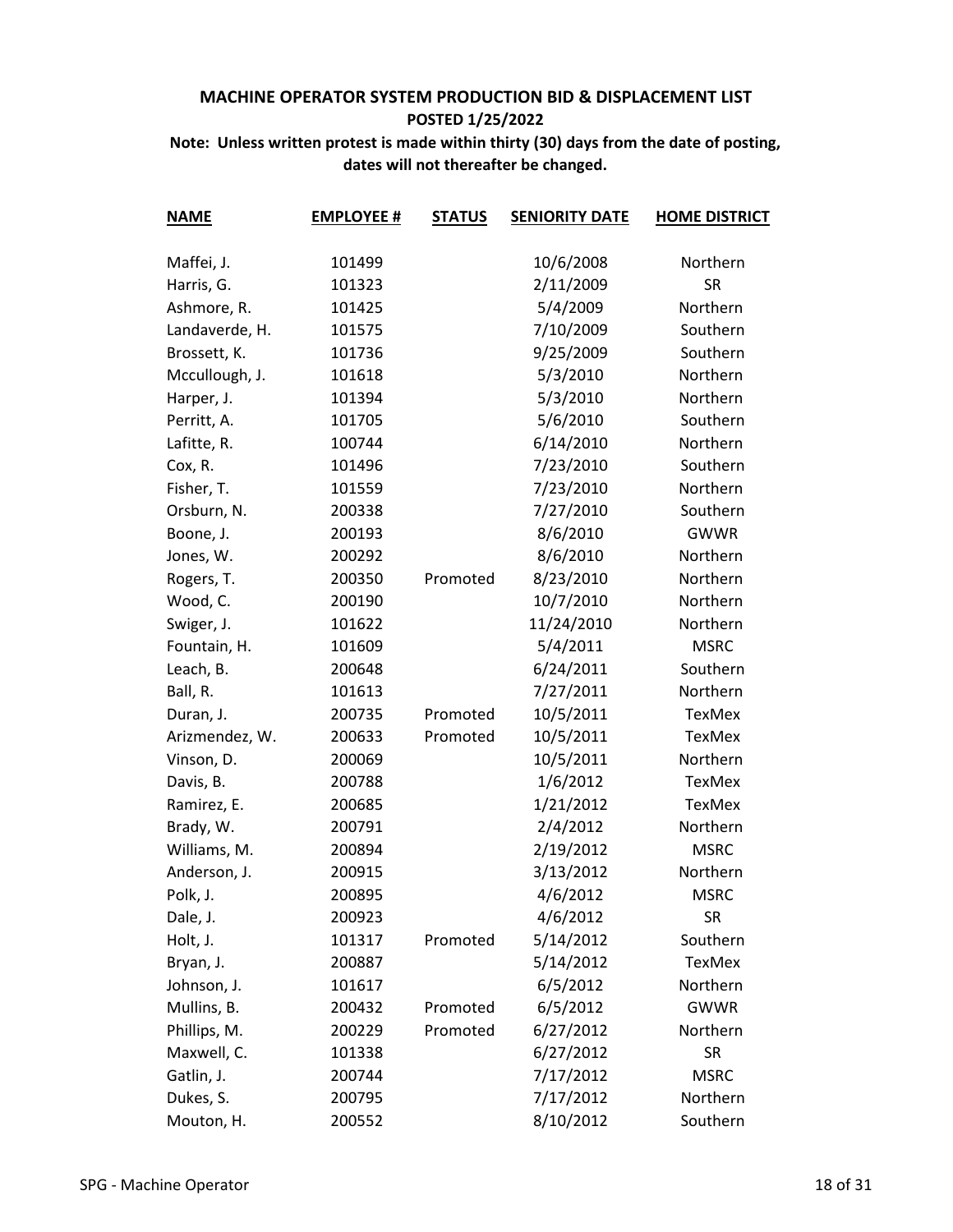| <b>NAME</b>   | <b>EMPLOYEE #</b> | <b>STATUS</b> | <b>SENIORITY DATE</b> | <b>HOME DISTRICT</b> |
|---------------|-------------------|---------------|-----------------------|----------------------|
|               |                   |               |                       |                      |
| Sandifer, D.  | 200857            |               | 8/29/2012             | Northern             |
| Morrison, J.  | 200911            |               | 8/29/2012             | Northern             |
| Bowie, D.     | 101740            |               | 9/17/2012             | Southern             |
| Minor, D.     | 200298            |               | 9/28/2012             | Northern             |
| Waldon, D.    | 200913            |               | 10/15/2012            | <b>SR</b>            |
| Sumrall, J.   | 200746            |               | 11/12/2012            | <b>MSRC</b>          |
| Garcia, J.    | 201189            |               | 12/22/2012            | Northern             |
| Kieffer, J.   | 200886            |               | 1/11/2013             | Southern             |
| Williams, J.  | 101699            |               | 1/25/2013             | Southern             |
| Tucker, D.    | 200907            |               | 1/25/2013             | Northern             |
| Marshall, E.  | 200794            |               | 1/25/2013             | Northern             |
| Johnson, R.   | 201059            |               | 2/11/2013             | Northern             |
| Hawley, L.    | 201257            | Promoted      | 4/9/2013              | TexMex               |
| Gibson, A.    | 200960            |               | 4/23/2013             | Southern             |
| Ward, M.      | 200973            |               | 5/7/2013              | Northern             |
| Brooks, J.    | 200202            |               | 6/5/2013              | <b>MSRC</b>          |
| Yarbrough, C. | 200903            |               | 8/13/2013             | Northern             |
| Rodgers, J.   | 201323            |               | 8/27/2013             | Southern             |
| Bradley, G.   | 201373            |               | 9/10/2013             | <b>MSRC</b>          |
| Norman, D.    | 201210            |               | 9/24/2013             | <b>MSRC</b>          |
| Wayman, V.    | 201285            |               | 10/8/2013             | TexMex               |
| Branson, R.   | 201488            |               | 11/20/2013            | Northern             |
| Amerson, C.   | 201211            |               | 11/20/2013            | Southern             |
| Taylor, S.    | 201518            |               | 11/20/2013            | <b>MSRC</b>          |
| Bevill, B.    | 200360            |               | 11/20/2013            | Southern             |
| Smith, W.     | 201369            |               | 1/3/2014              | Southern             |
| Oxendine, D.  | 200927            |               | 1/3/2014              | Northern             |
| Gott, J.      | 100230            | Promoted      | 1/14/2014             | Northern             |
| Riley, R.     | 101607            |               | 2/26/2014             | <b>MSRC</b>          |
| Avalos, K.    | 201642            | Promoted      | 5/6/2014              | Southern             |
| Henry, C.     | 201487            |               | 5/21/2014             | <b>MSRC</b>          |
| Turner, D.    | 201533            |               | 5/21/2014             | Northern             |
| Hitchcock, M. | 201833            |               | 7/30/2014             | Northern             |
| Wheeler, B.   | 201235            |               | 10/7/2014             | <b>SR</b>            |
| Babers, K.    | 201322            |               | 12/3/2014             | Southern             |
| Moran, L.     | 201187            |               | 2/4/2015              | <b>MSRC</b>          |
| Reece, A.     | 201529            |               | 2/4/2015              | Southern             |
| HALL, O.      | 201682            |               | 2/19/2015             | <b>MSRC</b>          |
| Horton, J.    | 201215            |               | 2/19/2015             | <b>SR</b>            |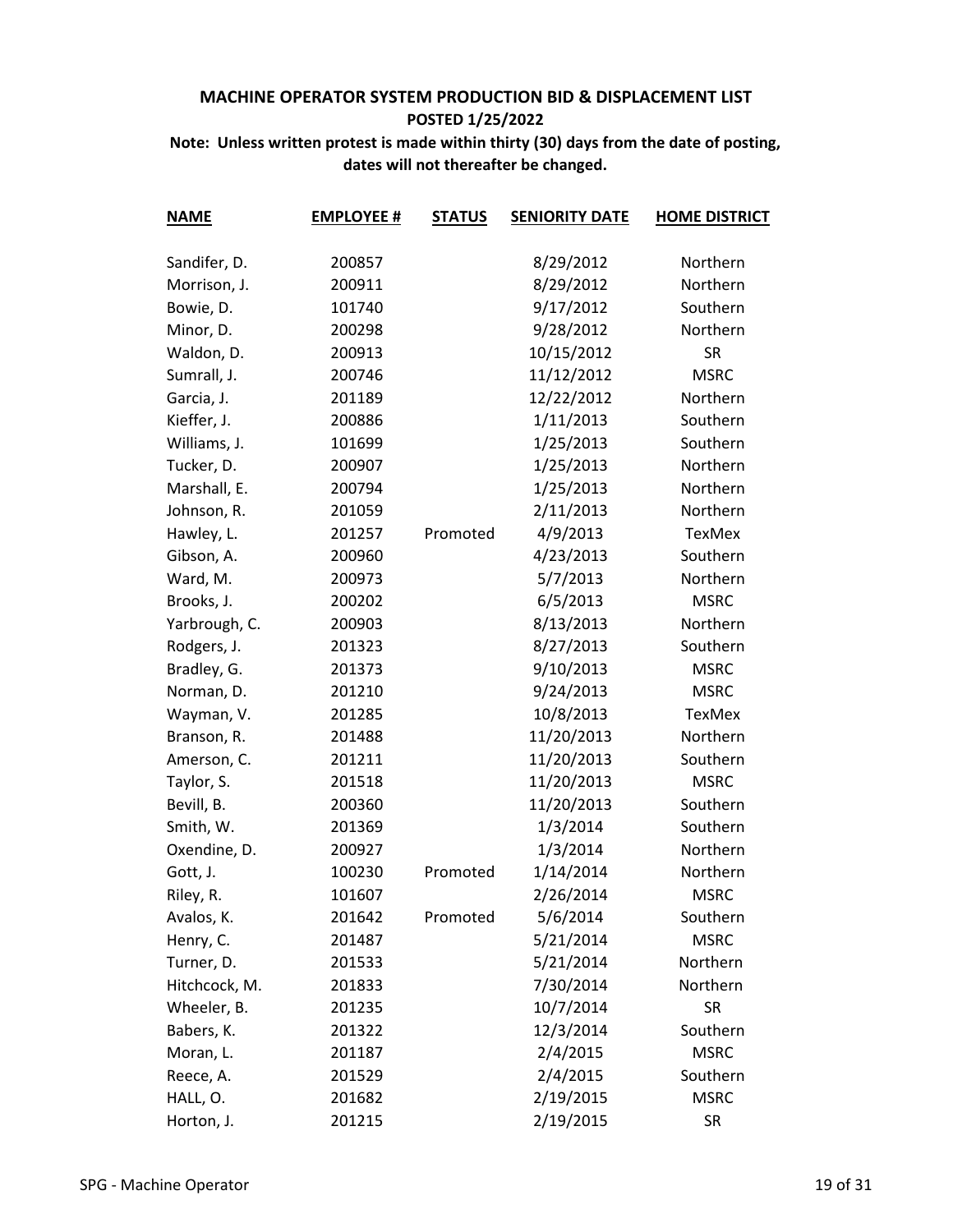| <b>NAME</b>    | <b>EMPLOYEE #</b> | <b>STATUS</b> | <b>SENIORITY DATE</b> | <b>HOME DISTRICT</b> |
|----------------|-------------------|---------------|-----------------------|----------------------|
|                |                   |               |                       |                      |
| Horton, F.     | 101701            |               | 3/5/2015              | Southern             |
| Airhart, J.    | 201936            |               | 3/5/2015              | Northern             |
| Harper, M.     | 200742            | Promoted      | 4/29/2015             | <b>MSRC</b>          |
| Ince, S.       | 200431            | Promoted      | 6/24/2015             | <b>GWWR</b>          |
| Bullard, B.    | 201260            |               | 8/5/2015              | <b>MSRC</b>          |
| Gordon, D.     | 201532            |               | 9/2/2015              | Southern             |
| Hodges, J.     | 202298            |               | 10/15/2015            | Southern             |
| Zubeldia, B.   | 202112            |               | 2/5/2016              | TexMex               |
| DesJardins, D. | 201937            |               | 3/18/2016             | Northern             |
| Roundtree, K.  | 201547            |               | 4/1/2016              | <b>MSRC</b>          |
| Ames, J.       | 202439            |               | 4/28/2016             | <b>GWWR</b>          |
| Flynn, D.      | 202461            |               | 8/2/2016              | Northern             |
| Seale, B.      | 202412            |               | 10/26/2016            | <b>SR</b>            |
| Tucker, T.     | 201123            |               | 12/29/2016            | Southern             |
| Shepler, J.    | 202464            |               | 2/3/2017              | <b>JCT Agency</b>    |
| Silguero, D.   | 202525            |               | 2/23/2017             | <b>TexMex</b>        |
| Collins, K.    | 201056            |               | 4/5/2017              | Northern             |
| Talbert, J.    | 201578            |               | 7/13/2017             | <b>GWWR</b>          |
| Harper, D.     | 202460            |               | 8/9/2017              | Northern             |
| Mcgee, S.      | 74139             |               | 9/8/2017              | Northern             |
| Wheatley, R.   | 202071            |               | 10/11/2017            | TexMex               |
| Kratz, R.      | 202208            |               | 10/25/2017            | <b>JCT Agency</b>    |
| Washington, R. | 201681            |               | 10/25/2017            | <b>MSRC</b>          |
| Grant, A.      | 202533            |               | 12/15/2017            | Northern             |
| Truse, D.      | 200755            |               | 1/25/2018             | Southern             |
| Stagg, I.      | 202404            |               | 2/12/2018             | Southern             |
| Haire, W.      | 201060            |               | 2/12/2018             | <b>MSRC</b>          |
| Miles, P.      | 201231            |               | 3/28/2018             | Northern             |
| Patton, M.     | 201328            |               | 3/28/2018             | <b>MSRC</b>          |
| Bobo, K.       | 200358            |               | 4/12/2018             | Northern             |
| Woods, R.      | 100904            |               | 4/12/2018             | Southern             |
| Rhodes, D.     | 201491            |               | 5/18/2018             | <b>MSRC</b>          |
| Harley, W.     | 201376            |               | 6/5/2018              | Northern             |
| Cupp, D.       | 202675            |               | 6/20/2018             | <b>MSRC</b>          |
| Sanchez, D.    | 203059            |               | 8/10/2018             | TexMex               |
| Watkins, J.    | 202854            |               | 9/7/2018              | <b>MSRC</b>          |
| Briggs, R.     | 100816            |               | 9/7/2018              | Northern             |
| Hallford, J.   | 203011            |               | 9/7/2018              | Southern             |
| Ross, D.       | 200959            |               | 9/20/2018             | Southern             |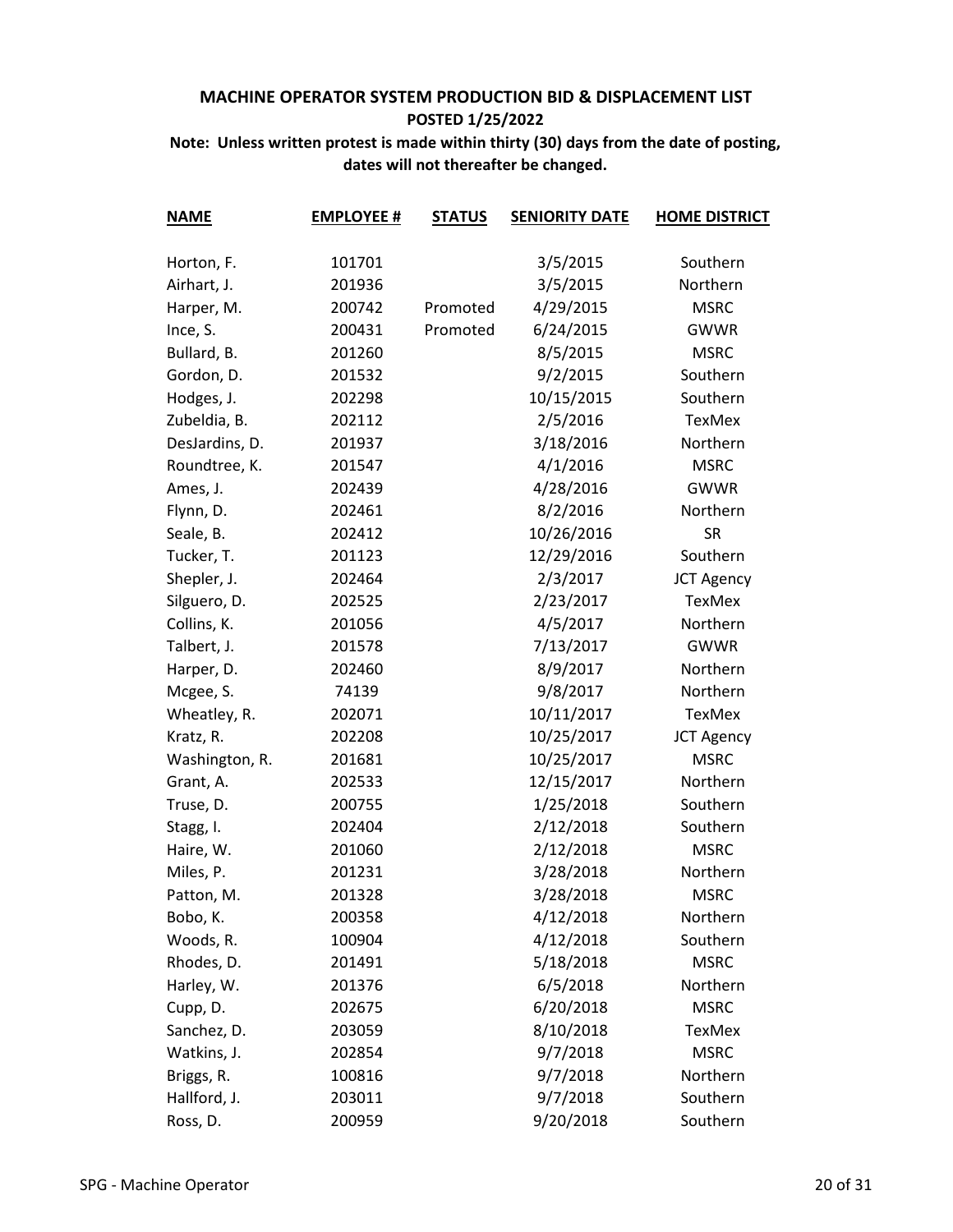| <b>NAME</b>   | <b>EMPLOYEE #</b> | <b>STATUS</b> | <b>SENIORITY DATE</b> | <b>HOME DISTRICT</b> |
|---------------|-------------------|---------------|-----------------------|----------------------|
|               |                   |               |                       |                      |
| Lemus, J.     | 203138            |               | 10/2/2018             | TexMex               |
| Cole, J.      | 201494            |               | 10/31/2018            | <b>MSRC</b>          |
| Bigham, T.    | 202302            |               | 12/27/2018            | Northern             |
| Harless, J.   | 201258            |               | 4/15/2019             | Northern             |
| Jackson, K.   | 203242            |               | 5/16/2019             | <b>GWWR</b>          |
| Lucas, L.     | 202391            |               | 8/1/2019              | <b>MSRC</b>          |
| Moore, G.     | 203076            |               | 8/14/2019             | Northern             |
| Mccurry, J.   | 201526            |               | 8/14/2019             | Southern             |
| Glenn, J.     | 202411            |               | 9/11/2019             | <b>SR</b>            |
| Winn, T.      | 201581            |               | 9/25/2019             | Southern             |
| Simmons, J.   | 201371            |               | 9/25/2019             | <b>MSRC</b>          |
| Mcduff, J.    | 203460            |               | 9/25/2019             | <b>MSRC</b>          |
| Young, J.     | 203424            |               | 10/9/2019             | <b>MSRC</b>          |
| Jeter, J.     | 202853            |               | 11/7/2019             | Northern             |
| Magruder, A.  | 203367            |               | 11/7/2019             | <b>GWWR</b>          |
| Dickson, M.   | 201284            |               | 11/20/2019            | <b>MSRC</b>          |
| Brewster, S.  | 203383            |               | 11/20/2019            | Northern             |
| Kelly, L.     | 201237            |               | 11/20/2019            | Northern             |
| Jones, C.     | 101427            |               | 12/20/2019            | Southern             |
| Rankin, R.    | 201374            |               | 12/20/2019            | <b>MSRC</b>          |
| Herring, J.   | 201678            |               | 12/20/2019            | <b>MSRC</b>          |
| Morgan, C.    | 201684            |               | 12/20/2019            | Southern             |
| Terry, D.     | 202294            |               | 1/10/2020             | Southern             |
| Miller, J.    | 201638            |               | 1/20/2020             | Southern             |
| Golden, T.    | 8250              |               | 2/27/2020             | Northern             |
| Mattson, W.   | 203608            |               | 4/23/2020             | <b>GWWR</b>          |
| Hilton, A.    | 203522            |               | 7/2/2020              | <b>MSRC</b>          |
| Phillips, R.  | 203612            |               | 7/17/2020             | Northern             |
| Boutte, M.    | 200192            |               | 8/20/2020             | Northern             |
| Hester, T.    | 202036            |               | 9/4/2020              | <b>MSRC</b>          |
| Hunt, T.      | 203279            |               | 10/2/2020             | <b>SR</b>            |
| Scott, C.     | 200496            |               | 12/16/2020            | <b>TexMex</b>        |
| Brown, C.     | 203271            |               | 12/28/2020            | Northern             |
| Belenchia, R. | 203553            |               | 1/26/2021             | <b>MSRC</b>          |
| Sugg, M.      | 203516            |               | 3/24/2021             | <b>MSRC</b>          |
| Denefrio, T.  | 201796            |               | 4/7/2021              | Northern             |
| Mitchell, L.  | 203577            |               | 4/7/2021              | Northern             |
| Fleming, C.   | 203555            |               | 4/23/2021             | <b>MSRC</b>          |
| Benevides, V. | 203664            |               | 4/23/2021             | TexMex               |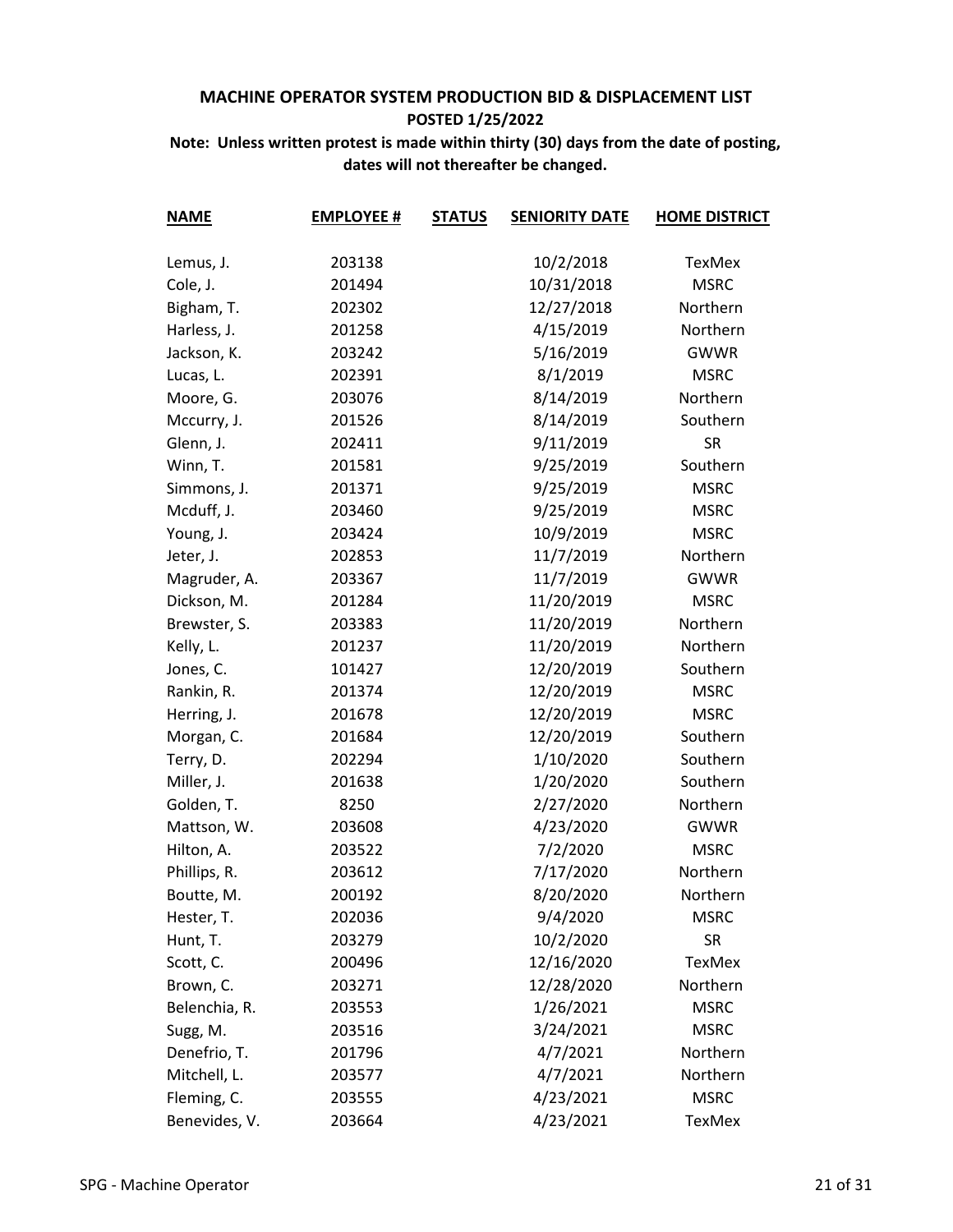| <b>NAME</b> | <b>EMPLOYEE #</b> | <b>STATUS</b> | <b>SENIORITY DATE</b> | <b>HOME DISTRICT</b> |
|-------------|-------------------|---------------|-----------------------|----------------------|
| Moody, M.   | 203519            |               | 8/6/2021              | Southern             |
| Hester, C.  | 203584            |               | 8/20/2021             | <b>Northern</b>      |
| Kilgore, N. | 203374            |               | 10/15/2021            | SR                   |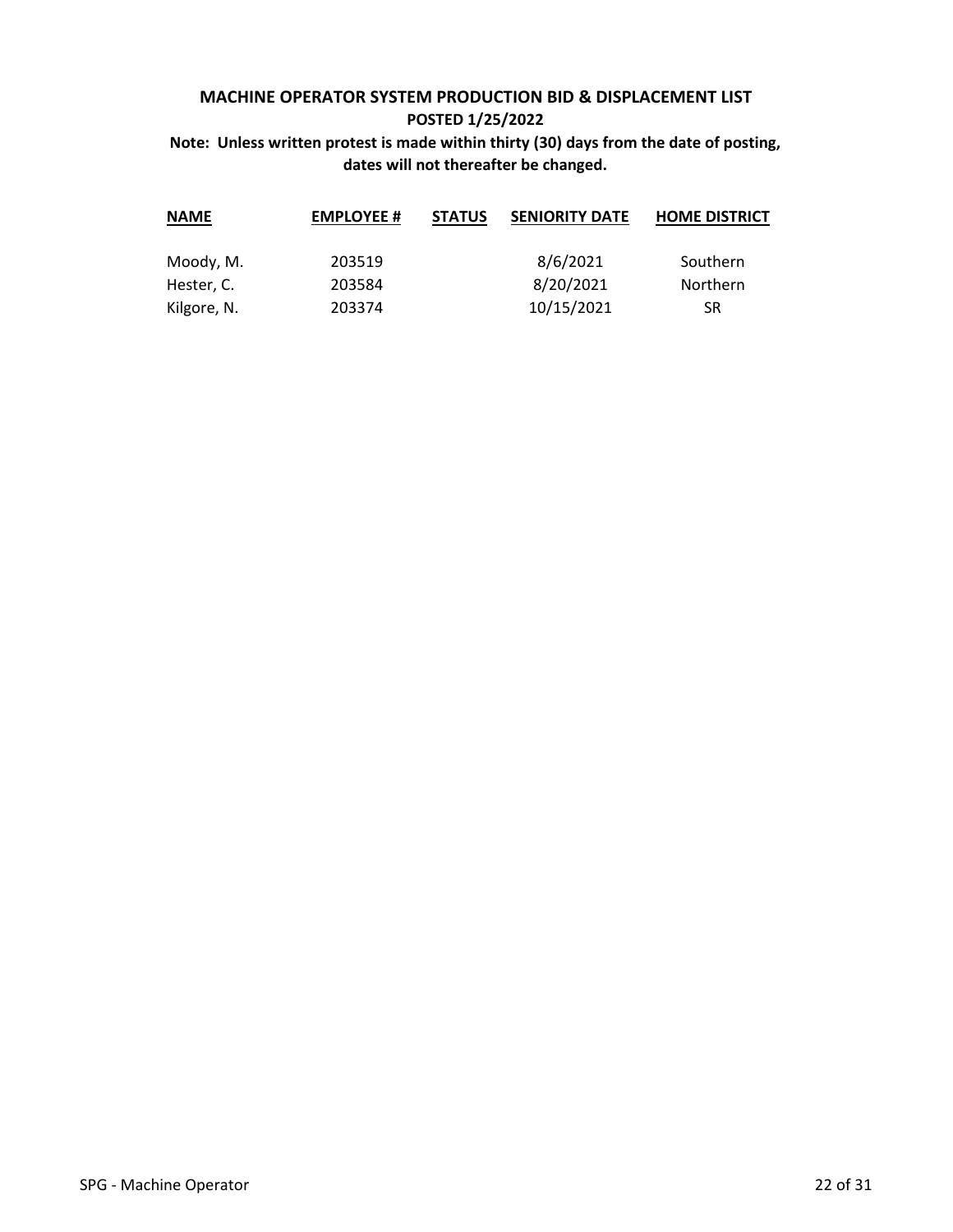| <b>NAME</b>     | <b>EMPLOYEE #</b> | <b>STATUS</b> | <b>SENIORITY DATE</b> | <b>HOME DISTRICT</b> |
|-----------------|-------------------|---------------|-----------------------|----------------------|
|                 |                   |               |                       |                      |
| Jones, C.       | 101103            | <b>RRBD</b>   | 4/4/1978              | <b>MSRC</b>          |
| Jordan, M.      | 190164            | Promoted      | 6/20/1988             | <b>SR</b>            |
| Mitchell, R.    | 190631            | Promoted      | 2/15/1989             | <b>SR</b>            |
| Bell, G.        | 100864            |               | 5/1/1990              | Northern             |
| Jones, M.       | 100986            |               | 7/1/1990              | <b>GWWR</b>          |
| Mccurley, S.    | 100686            | Promoted      | 7/8/1991              | <b>SR</b>            |
| Ewings, D.      | 100683            |               | 2/19/1993             | <b>SR</b>            |
| Robinson, G.    | 100648            | Promoted      | 8/20/1993             | <b>SR</b>            |
| Rymer, J.       | 190829            | Promoted      | 12/27/1993            | Southern             |
| Young, A.       | 100663            |               | 6/6/1995              | <b>SR</b>            |
| Hill, C.        | 100881            |               | 9/11/1995             | Northern             |
| Jordan, J.      | 100697            |               | 7/3/1996              | <b>SR</b>            |
| Hart, R.        | 100977            |               | 12/5/1997             | <b>GWWR</b>          |
| Hatcher, R.     | 101471            |               | 1/12/1998             | Northern             |
| Hardin, M.      | 100671            |               | 9/4/1999              | <b>SR</b>            |
| Allen, J.       | 100928            |               | 10/11/1999            | Northern             |
| Loague, M.      | 100703            | Promoted      | 4/17/2000             | <b>SR</b>            |
| Oliver, J.      | 100717            |               | 5/2/2000              | Northern             |
| Day, R.         | 100755            |               | 6/23/2000             | Southern             |
| Williams, R.    | 100794            |               | 8/18/2000             | Southern             |
| Downs, J.       | 100672            | <b>RRBD</b>   | 10/6/2000             | <b>SR</b>            |
| Nard, D.        | 100891            |               | 7/13/2001             | Southern             |
| Sepaugh, E.     | 100872            |               | 7/16/2001             | <b>SR</b>            |
| Knight, J.      | 100905            |               | 9/14/2001             | Southern             |
| Thomas, Jr., C. | 100688            |               | 10/24/2001            | <b>SR</b>            |
| Schmidt, M.     | 100818            | Promoted      | 11/5/2001             | Southern             |
| Worrell, J.     | 100929            | Promoted      | 11/20/2001            | Northern             |
| Wyatt, A.       | 100680            |               | 1/19/2002             | <b>MSRC</b>          |
| Williams, D.    | 100685            |               | 2/11/2002             | <b>SR</b>            |
| Withers, D.     | 100756            | Promoted      | 2/12/2002             | Northern             |
| Sears, G.       | 100124            | Promoted      | 2/28/2002             | Northern             |
| Hammons, J.     | 100704            | Promoted      | 4/16/2002             | <b>SR</b>            |
| Wooten, R.      | 100882            |               | 4/17/2002             | Northern             |
| Carter, S.      | 100656            | Promoted      | 4/17/2002             | Southern             |
| Hendricks, E.   | 100945            |               | 11/8/2002             | <b>SR</b>            |
| Willis, M.      | 100897            |               | 5/1/2003              | Southern             |
| Lacey, W.       | 100699            |               | 1/9/2004              | <b>SR</b>            |
| Mayo, J.        | 101322            | Promoted      | 3/15/2004             | <b>SR</b>            |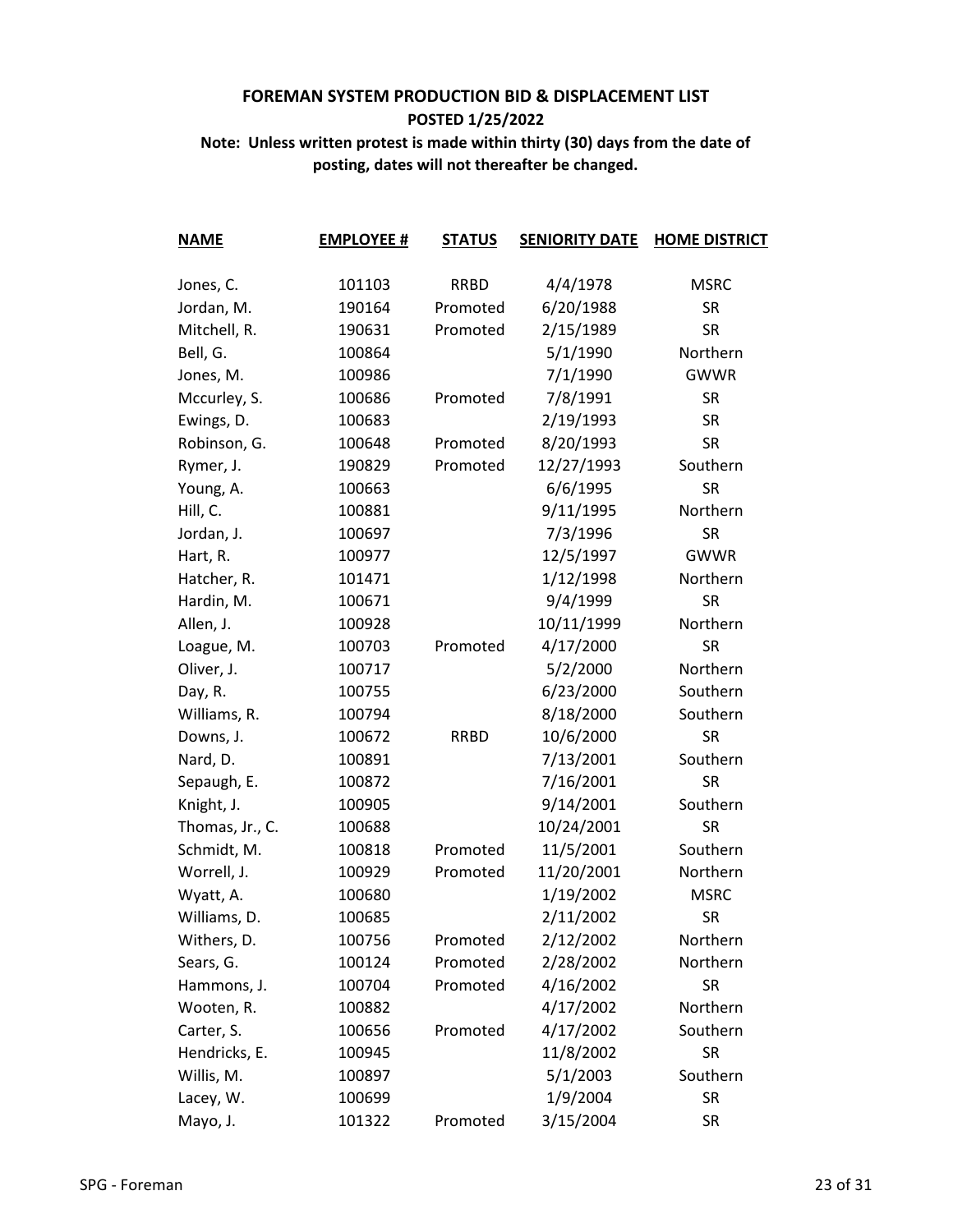| <b>NAME</b>    | <b>EMPLOYEE #</b> | <b>STATUS</b> | <b>SENIORITY DATE</b> | <b>HOME DISTRICT</b> |
|----------------|-------------------|---------------|-----------------------|----------------------|
| Barr, S.       | 100761            | Promoted      | 4/2/2004              | Southern             |
| Wiggs, D.      | 100676            |               | 5/26/2004             | <b>SR</b>            |
| RHenry, P.     | 100700            |               | 7/9/2004              | <b>MSRC</b>          |
| Shepherd, K.   | 101067            | Promoted      | 8/23/2004             | <b>SR</b>            |
| Hale, M.       | 101309            | Promoted      | 9/30/2004             | Southern             |
| Baldridge, L.  | 101330            |               | 2/10/2005             | <b>SR</b>            |
| Short, J.      | 101068            | Promoted      | 7/8/2005              | <b>MSRC</b>          |
| Garrison, A.   | 100902            | Promoted      | 11/30/2005            | Southern             |
| Colvin, R.     | 100796            |               | 1/3/2006              | <b>MSRC</b>          |
| RComer, J.     | 101342            |               | 1/3/2006              | <b>SR</b>            |
| Rambin, L.     | 100853            | Promoted      | 1/27/2006             | Northern             |
| Ashby, J.      | 101381            | Promoted      | 2/8/2006              | Southern             |
| Doucet, R.     | 101374            | Promoted      | 2/14/2006             | Northern             |
| Fontenot, M.   | 100820            | Promoted      | 2/14/2006             | Northern             |
| Dempsey, J.    | 101324            |               | 3/28/2006             | <b>SR</b>            |
| Burns, C.      | 101307            | Promoted      | 3/28/2006             | Southern             |
| Lujan, T.      | 101351            | Promoted      | 4/12/2006             | Northern             |
| Molnaird, N.   | 101295            |               | 4/12/2006             | Northern             |
| Pearson, J.    | 101348            | Promoted      | 4/12/2006             | <b>MSRC</b>          |
| Burns, B.      | 101326            |               | 7/7/2006              | <b>MSRC</b>          |
| Ludlow, L.     | 101328            |               | 8/30/2006             | <b>MSRC</b>          |
| Duncan, J.     | 101393            | Promoted      | 8/30/2006             | Southern             |
| King, T.       | 101332            |               | 10/12/2006            | <b>SR</b>            |
| Harper, J.     | 101394            |               | 10/13/2006            | Northern             |
| Hill, P.       | 100968            |               | 1/11/2007             | <b>GWWR</b>          |
| Cross, J.      | 101395            |               | 1/12/2007             | Northern             |
| Hight, J.      | 101288            |               | 3/22/2007             | Northern             |
| Ottwell, J.    | 100971            |               | 5/22/2007             | <b>GWWR</b>          |
| Chambers, Y.   | 100907            |               | 6/4/2007              | Northern             |
| Willis, J.     | 73981             |               | 8/3/2007              | Northern             |
| Smith, R.      | 101347            |               | 9/5/2007              | <b>MSRC</b>          |
| Mccullough, J. | 101618            | Promoted      | 3/12/2008             | Northern             |
| Lewis, B.      | 101482            | Promoted      | 5/20/2008             | Northern             |
| Sides, R.      | 101483            |               | 8/18/2008             | Northern             |
| Maffei, J.     | 101499            |               | 1/9/2009              | Northern             |
| Halbert, V.    | 101340            |               | 5/22/2009             | <b>MSRC</b>          |
| West, N.       | 101343            |               | 5/6/2010              | <b>MSRC</b>          |
| Fountain, H.   | 101609            |               | 10/22/2010            | <b>MSRC</b>          |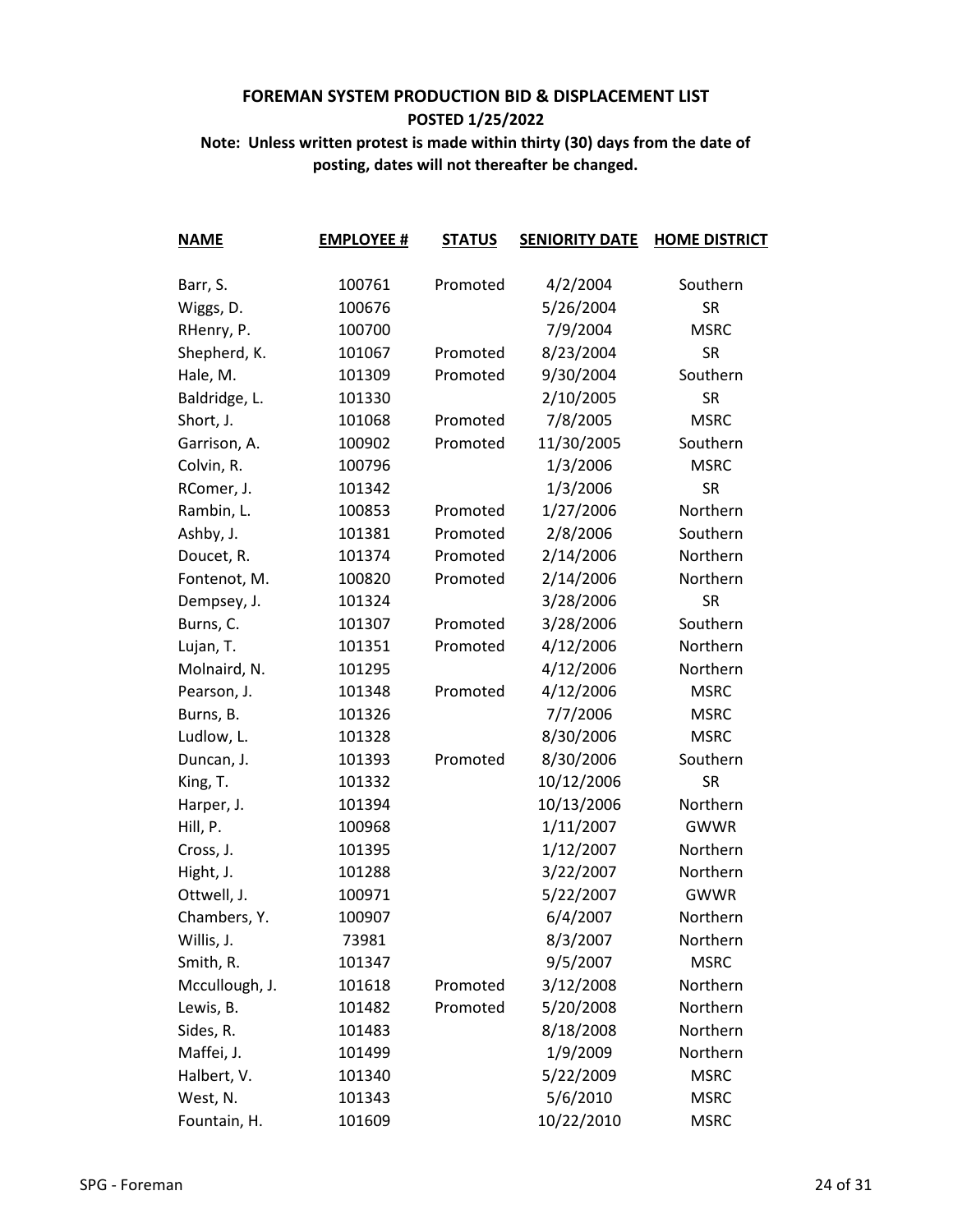| <b>NAME</b>    | <b>EMPLOYEE #</b> | <b>STATUS</b> | <b>SENIORITY DATE</b> | <b>HOME DISTRICT</b> |
|----------------|-------------------|---------------|-----------------------|----------------------|
| Mouton, H.     | 200552            |               | 2/2/2011              | Southern             |
| Riley, R.      | 101607            |               | 4/18/2011             | <b>MSRC</b>          |
| Orsburn, N.    | 200338            |               | 5/21/2011             | Southern             |
| Brooks, J.     | 200202            |               | 8/28/2011             | <b>MSRC</b>          |
| Johnson, J.    | 101617            |               | 9/15/2011             | Northern             |
| Brossett, K.   | 101736            |               | 12/1/2011             | Southern             |
| Callahan, T.   | 101614            |               | 12/1/2011             | Northern             |
| Ashby, J.      | 101381            | Promoted      | 1/6/2012              | Northern             |
| Scott, C.      | 200496            |               | 1/21/2012             | TexMex               |
| Jones, W.      | 200292            |               | 1/21/2012             | Northern             |
| Broussard, D.  | 200734            |               | 2/4/2012              | <b>TexMex</b>        |
| Hannibal, L.   | 101608            |               | 3/13/2012             | <b>MSRC</b>          |
| Freeman, P.    | 200954            |               | 5/14/2012             | Northern             |
| Sumrall, J.    | 200746            |               | 6/5/2012              | <b>MSRC</b>          |
| Phillips, M.   | 200229            | Promoted      | 6/27/2012             | Northern             |
| Wood, C.       | 200190            |               | 8/10/2012             | Northern             |
| Harper, M.     | 200742            | Promoted      | 11/27/2012            | <b>MSRC</b>          |
| Truse, D.      | 200755            |               | 12/10/2012            | Southern             |
| Jones, J.      | 201238            | Promoted      | 2/11/2013             | Northern             |
| Ross, D.       | 200959            |               | 4/23/2013             | Southern             |
| Boutte, M.     | 200192            |               | 5/21/2013             | Northern             |
| Davis, E.      | 101390            |               | 8/13/2013             | Southern             |
| Bowie, D.      | 101740            |               | 11/6/2013             | Southern             |
| Walton, M.     | 201489            |               | 11/20/2013            | Northern             |
| Brady, W.      | 200791            |               | 12/18/2013            | Northern             |
| Quinney, R.    | 201531            |               | 12/18/2013            | Southern             |
| Kieffer, J.    | 200886            |               | 2/26/2014             | Southern             |
| Manes, O.      | 200478            | Promoted      | 9/10/2014             | Northern             |
| Rodgers, J.    | 201323            |               | 9/23/2014             | Southern             |
| Gordon, D.     | 201532            |               | 3/18/2015             | Southern             |
| Mccurry, J.    | 201526            |               | 10/2/2015             | Southern             |
| Williams, M.   | 200894            |               | 10/15/2015            | <b>MSRC</b>          |
| Pritzel, C.    | 201286            |               | 4/12/2016             | <b>JCT Agency</b>    |
| Washington, R. | 201681            |               | 8/2/2016              | <b>MSRC</b>          |
| Johnson, R.    | 201059            |               | 8/30/2016             | Northern             |
| Mcgee, S.      | 74139             |               | 10/11/2016            | Northern             |
| Joiner, J.     | 202037            |               | 10/11/2016            | <b>MSRC</b>          |
| Hitchcock, M.  | 201833            |               | 1/20/2017             | Northern             |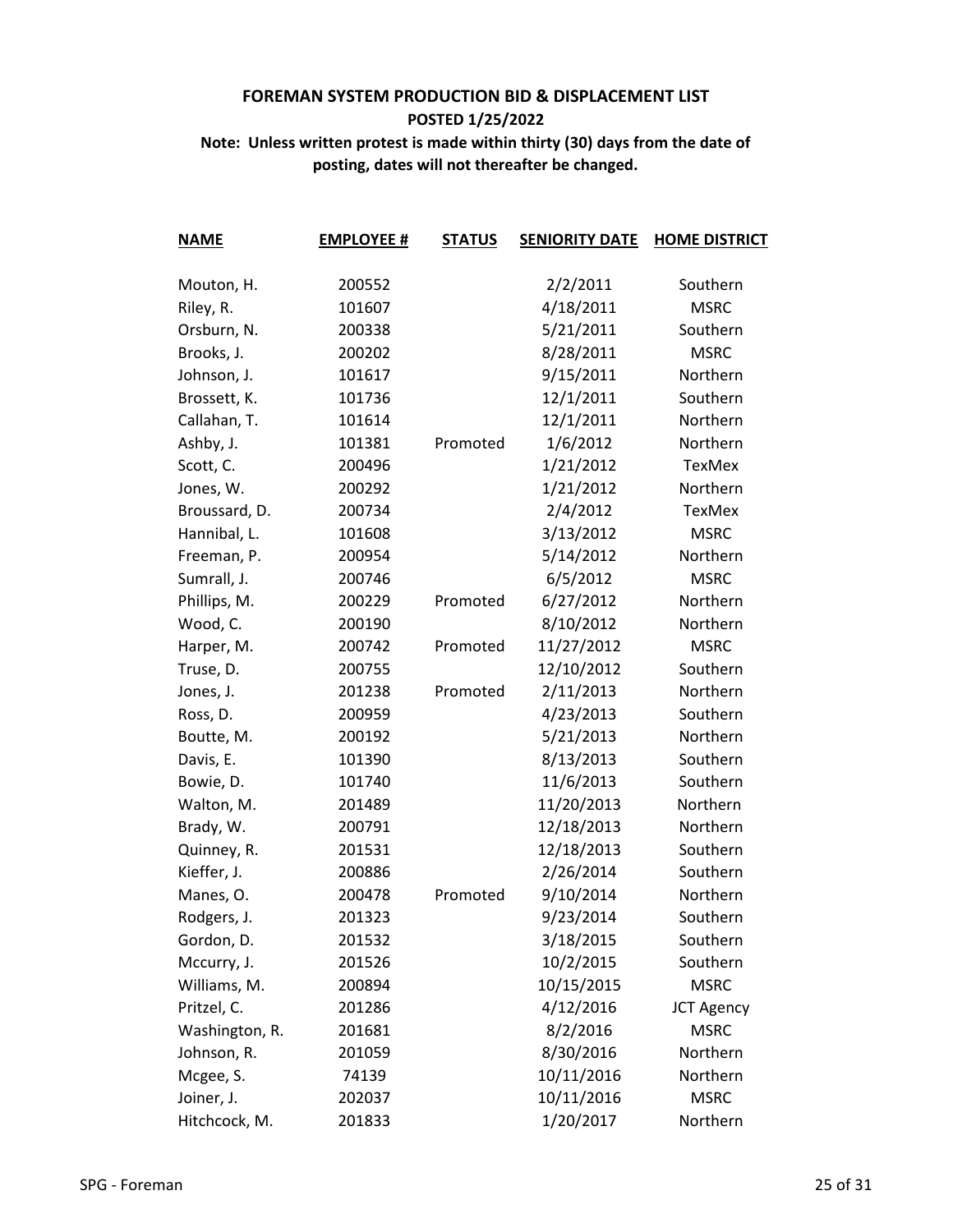| <b>NAME</b>    | <b>EMPLOYEE #</b> | <b>STATUS</b> | <b>SENIORITY DATE</b> | <b>HOME DISTRICT</b> |
|----------------|-------------------|---------------|-----------------------|----------------------|
|                |                   |               |                       |                      |
| Hester, T.     | 202036            |               | 1/20/2017             | <b>MSRC</b>          |
| Winn, T.       | 201581            |               | 2/6/2017              | Southern             |
| Lane, B.       | 202447            |               | 6/16/2017             | Northern             |
| Dukes, S.      | 200795            |               | 6/16/2017             | <b>JCT Agency</b>    |
| Flynn, D.      | 202461            |               | 7/26/2017             | Northern             |
| Avalos, K.     | 201642            | Promoted      | 7/26/2017             | Southern             |
| Tucker, T.     | 201123            |               | 7/26/2017             | Southern             |
| Boone, J.      | 200193            |               | 9/7/2017              | <b>GWWR</b>          |
| Brantley, A.   | 201534            |               | 9/7/2017              | Northern             |
| Babers, K.     | 201322            |               | 9/22/2017             | Southern             |
| Harper, D.     | 202460            |               | 12/1/2017             | Northern             |
| Heinrichs, N.  | 200209            |               | 2/28/2018             | <b>JCT Agency</b>    |
| Wheeler, B.    | 201235            |               | 4/12/2018             | <b>SR</b>            |
| Talbert, J.    | 201578            |               | 5/18/2018             | <b>GWWR</b>          |
| Wheatley, R.   | 202071            |               | 7/26/2018             | <b>TexMex</b>        |
| Miles, P.      | 201231            |               | 8/10/2018             | Northern             |
| Tolbert, M.    | 203001            |               | 9/20/2018             | Southern             |
| Black, M.      | 200961            |               | 9/20/2018             | Southern             |
| Small, B.      | 202250            |               | 10/2/2018             | <b>GWWR</b>          |
| Slack, B.      | 203077            |               | 5/30/2019             | Northern             |
| Atkins, P.     | 202855            |               | 6/12/2019             | <b>MSRC</b>          |
| Holcomb, R.    | 202446            |               | 6/26/2019             | Northern             |
| Lucas, L.      | 202391            |               | 9/25/2019             | <b>MSRC</b>          |
| Watkins, J.    | 202854            |               | 9/25/2019             | <b>MSRC</b>          |
| Pereira, D.    | 203064            | Promoted      | 9/25/2019             | <b>GWWR</b>          |
| Grant, A.      | 202533            |               | 10/24/2019            | Northern             |
| Patterson, B.  | 203472            |               | 11/20/2019            | Southern             |
| Hunt, T.       | 203279            |               | 1/24/2020             | <b>SR</b>            |
| Hilton, A.     | 203522            |               | 2/12/2020             | <b>MSRC</b>          |
| Jones, T.      | 100689            |               | 8/5/2020              | <b>SR</b>            |
| Watkins, W.    | 202849            |               | 9/4/2020              | <b>MSRC</b>          |
| Jeane, D.      | 203426            |               | 12/3/2020             | Northern             |
| Hester, C.     | 203584            |               | 3/24/2021             | Northern             |
| Johnson, J.    | 203607            |               | 4/7/2021              | <b>GWWR</b>          |
| Cunningham, T. | 201955            |               | 6/3/2021              | Northern             |
| Mullen, C.     | 203484            |               | 9/2/2021              | Southern             |
| Amerson, C.    | 201211            |               | 10/15/2021            | Southern             |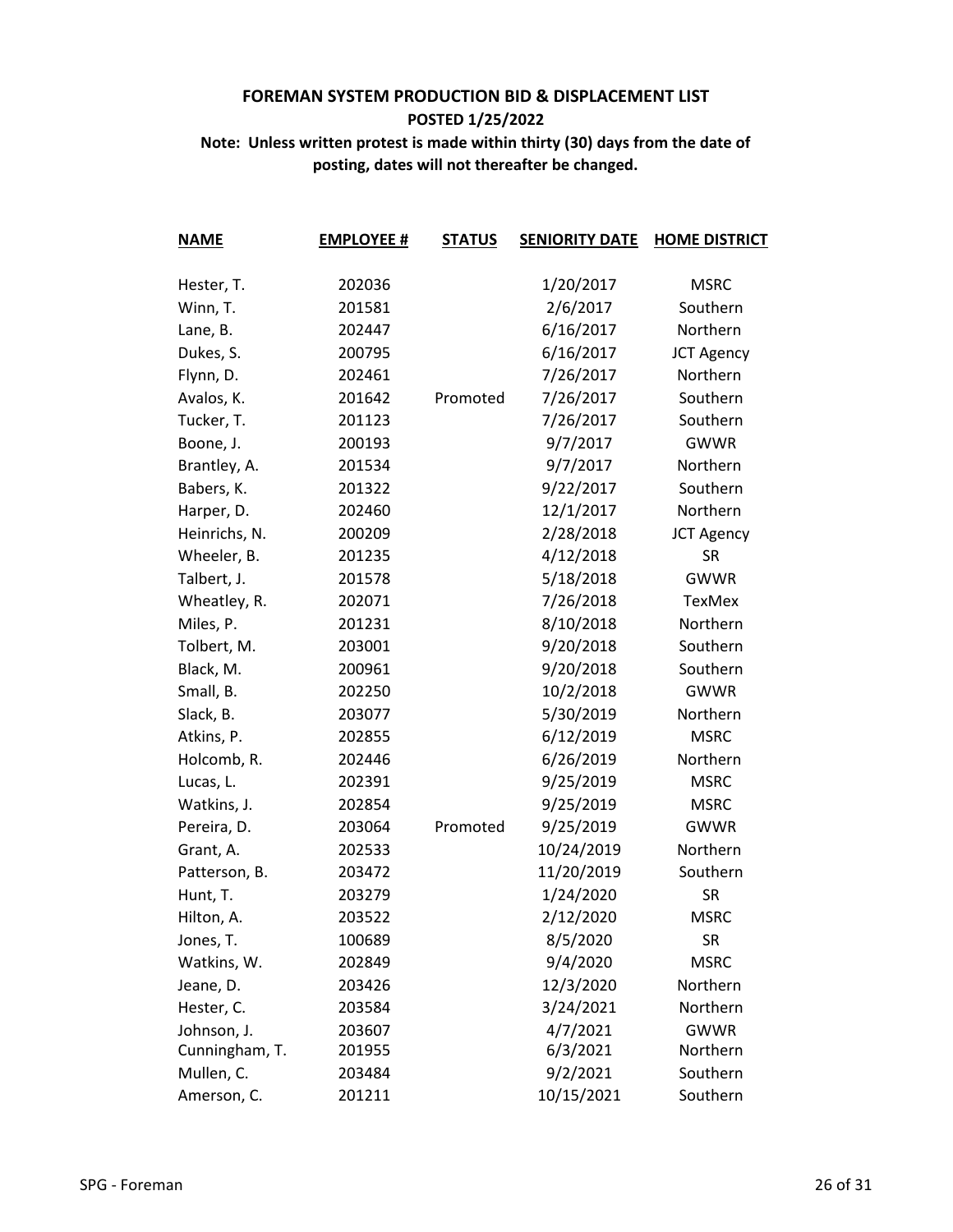| <b>NAME</b>    | <b>EMPLOYEE #</b> | <b>STATUS</b> | <b>SENIORITY DATE</b> | <b>HOME DISTRICT</b> |
|----------------|-------------------|---------------|-----------------------|----------------------|
| Jones, C.      | 101103            | <b>RRBD</b>   | 4/4/1978              | <b>MSRC</b>          |
| Mitchell, R.   | 190631            | Promoted      | 2/15/1989             | <b>SR</b>            |
| Bell, G.       | 100864            |               | 5/1/1990              | Northern             |
| Jones, M.      | 100986            |               | 7/1/1990              | <b>GWWR</b>          |
| Mccurley, S.   | 100686            | Promoted      | 7/8/1991              | <b>SR</b>            |
| Ewings, D.     | 100683            |               | 2/19/1993             | <b>SR</b>            |
| Robinson, G.   | 100648            | Promoted      | 8/20/1993             | <b>SR</b>            |
| Rymer, J.      | 190829            | Promoted      | 12/27/1993            | Southern             |
| Young, A.      | 100663            |               | 6/6/1995              | <b>SR</b>            |
| Hill, C.       | 100881            |               | 9/11/1995             | Northern             |
| Jordan, J.     | 100697            |               | 7/3/1996              | <b>SR</b>            |
| Hart, R.       | 100977            |               | 12/5/1997             | <b>GWWR</b>          |
| Hatcher, R.    | 101471            |               | 1/12/1998             | Northern             |
| Hardin, M.     | 100671            |               | 9/4/1999              | <b>SR</b>            |
| Allen, J.      | 100928            |               | 10/11/1999            | Northern             |
| Loague, M.     | 100703            | Promoted      | 4/17/2000             | <b>SR</b>            |
| Oliver, J.     | 100717            |               | 5/2/2000              | Northern             |
| Day, R.        | 100755            | Promoted      | 6/23/2000             | Southern             |
| Williams, R.   | 100794            | Promoted      | 8/18/2000             | Southern             |
| Downs, J.      | 100672            | <b>RRBD</b>   | 10/6/2000             | <b>SR</b>            |
| Nard, D.       | 100891            |               | 7/13/2001             | Southern             |
| Sepaugh, E.    | 100872            |               | 7/16/2001             | <b>SR</b>            |
| Knight, J.     | 100905            |               | 9/14/2001             | Southern             |
| Thomas, Jr, C. | 100688            |               | 10/24/2001            | <b>SR</b>            |
| Schmidt, M.    | 100818            | Promoted      | 11/5/2001             | Southern             |
| Worrell, J.    | 100929            | Promoted      | 11/20/2001            | Northern             |
| Wyatt, Jr, A.  | 100680            |               | 1/19/2002             | <b>MSRC</b>          |
| Williams, D.   | 100685            |               | 2/11/2002             | <b>SR</b>            |
| Withers, D.    | 100756            | Promoted      | 2/12/2002             | Northern             |
| Sears, G.      | 100124            | Promoted      | 2/28/2002             | Northern             |
| Hammons, J.    | 100704            | Promoted      | 4/16/2002             | <b>SR</b>            |
| Wooten, R.     | 100882            |               | 4/17/2002             | Northern             |
| Carter, S.     | 100656            | Promoted      | 4/17/2002             | Southern             |
| Burmaster, S.  | 100702            |               | 4/22/2002             | <b>SR</b>            |
| Boyles, K.     | 100712            | Promoted      | 9/4/2002              | Northern             |
| Hendricks, E.  | 100945            |               | 11/8/2002             | <b>SR</b>            |
| Scroggins, R.  | 100081            |               | 4/16/2003             | Northern             |
| Willis, M.     | 100897            |               | 5/1/2003              | Southern             |
| Dora, H.       | 100664            |               | 5/8/2003              | <b>MSRC</b>          |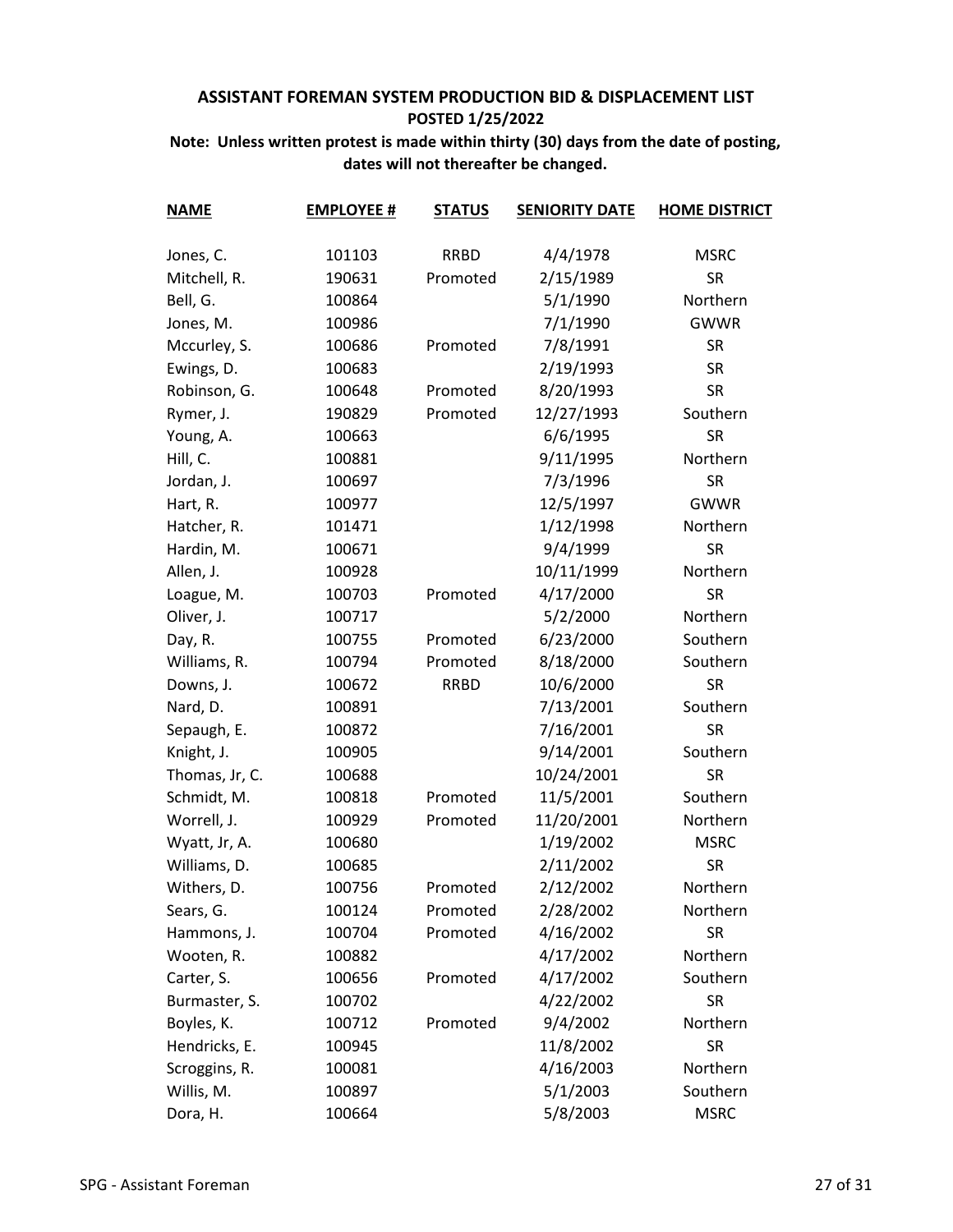| <b>NAME</b>   | <b>EMPLOYEE #</b> | <b>STATUS</b> | <b>SENIORITY DATE</b> | <b>HOME DISTRICT</b> |
|---------------|-------------------|---------------|-----------------------|----------------------|
| Watts, J.     | 100670            |               | 7/22/2003             | <b>MSRC</b>          |
| Fincher, A.   | 100844            | <b>RRBD</b>   | 11/14/2003            | Northern             |
| Lacey, W.     | 100699            |               | 1/9/2004              | <b>SR</b>            |
| Mayo, J.      | 101322            | Promoted      | 3/15/2004             | <b>SR</b>            |
| Barr, S.      | 100761            | Promoted      | 4/2/2004              | Southern             |
| Wiggs, D.     | 100676            |               | 5/26/2004             | <b>SR</b>            |
| Molnaird, N.  | 101295            |               | 6/23/2004             | Northern             |
| Henry, P.     | 100700            |               | 7/9/2004              | <b>MSRC</b>          |
| Shepherd, K.  | 101067            | Promoted      | 8/23/2004             | <b>SR</b>            |
| Hale, M.      | 101309            | Promoted      | 9/30/2004             | Southern             |
| Baldridge, L. | 101330            |               | 2/10/2005             | <b>SR</b>            |
| Lacey, W.     | 100699            |               | 3/12/2005             | <b>MSRC</b>          |
| Short, J.     | 101068            | Promoted      | 7/8/2005              | <b>MSRC</b>          |
| Harper, J.    | 101394            |               | 8/26/2005             | Northern             |
| Brickey, J.   | 100983            | Promoted      | 11/10/2005            | <b>GWWR</b>          |
| Garrison, A.  | 100902            | Promoted      | 11/30/2005            | Southern             |
| Colvin, R.    | 100796            |               | 1/3/2006              | <b>MSRC</b>          |
| Comer, J.     | 101342            |               | 1/3/2006              | <b>SR</b>            |
| Rambin, L.    | 100853            | Promoted      | 1/27/2006             | Northern             |
| Parker, T.    | 100416            | Promoted      | 1/27/2006             | Northern             |
| Doucet, R.    | 101374            |               | 2/14/2006             | Northern             |
| Fontenot, M.  | 100820            | Promoted      | 2/14/2006             | Northern             |
| Dempsey, J.   | 101324            |               | 3/28/2006             | <b>SR</b>            |
| Burns, C.     | 101307            | Promoted      | 3/28/2006             | Southern             |
| Lujan, T.     | 101351            | Promoted      | 4/12/2006             | Northern             |
| Ashby, J.     | 101381            | Promoted      | 4/12/2006             | Northern             |
| Pearson, J.   | 101348            | Promoted      | 4/12/2006             | <b>MSRC</b>          |
| Jeffcoats, G. | 101331            |               | 4/12/2006             | <b>MSRC</b>          |
| Burns, B.     | 101326            |               | 7/7/2006              | <b>MSRC</b>          |
| Ludlow, L.    | 101328            |               | 8/30/2006             | <b>MSRC</b>          |
| Duncan, J.    | 101393            | Promoted      | 8/30/2006             | Southern             |
| King, T.      | 101332            |               | 10/12/2006            | <b>SR</b>            |
| Hill, P.      | 100968            |               | 1/11/2007             | <b>GWWR</b>          |
| Cross, J.     | 101395            |               | 1/12/2007             | Northern             |
| Hight, J.     | 101288            |               | 3/22/2007             | Northern             |
| Ottwell, J.   | 100971            |               | 5/22/2007             | <b>GWWR</b>          |
| Chambers, Y.  | 100907            |               | 6/4/2007              | Northern             |
| Willis, J.    | 73981             |               | 8/3/2007              | Northern             |
| Smith, R.     | 101347            |               | 9/5/2007              | <b>MSRC</b>          |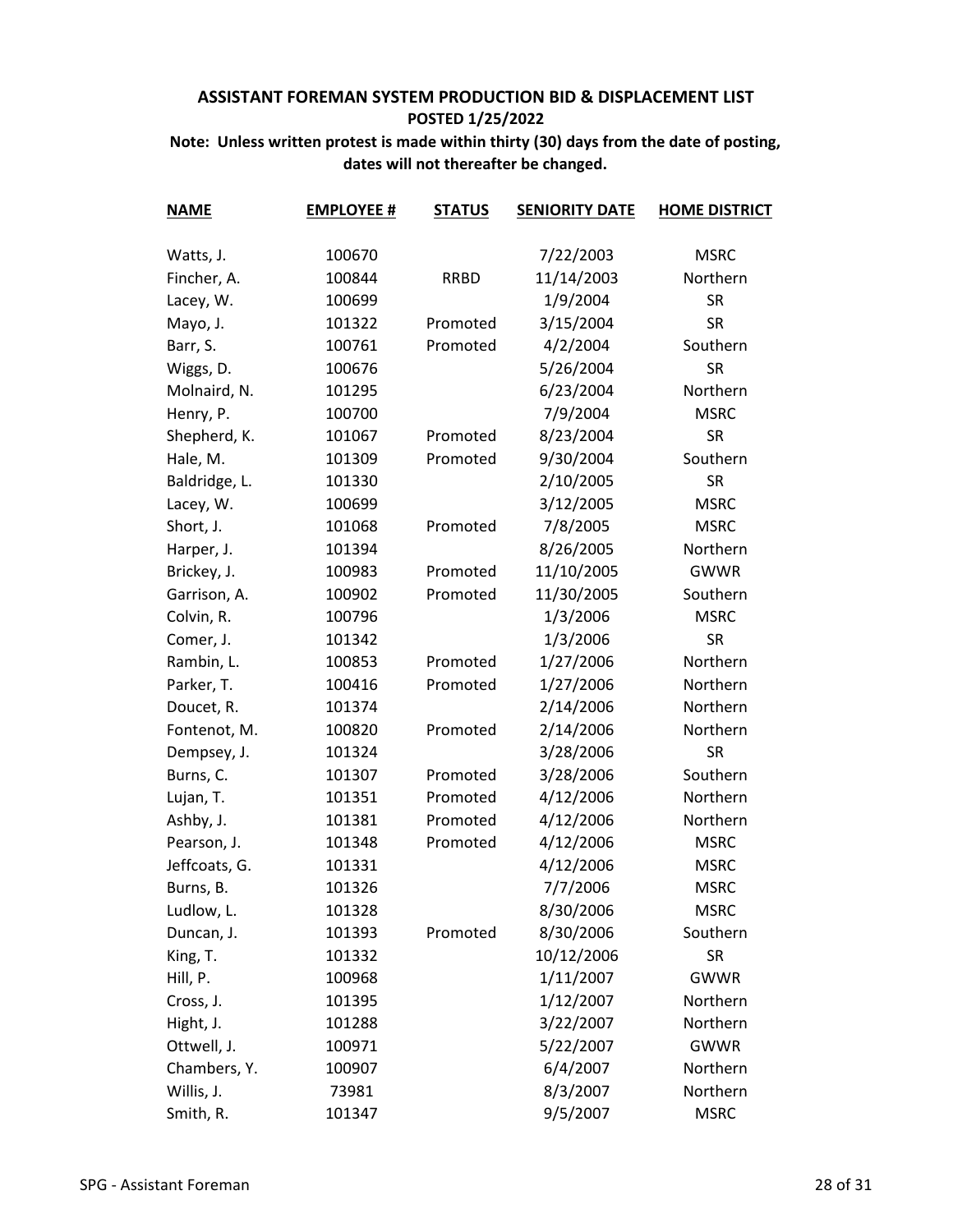| <b>NAME</b>    | <b>EMPLOYEE #</b> | <b>STATUS</b> | <b>SENIORITY DATE</b> | <b>HOME DISTRICT</b> |
|----------------|-------------------|---------------|-----------------------|----------------------|
|                |                   |               |                       |                      |
| Greer, C.      | 101616            |               | 2/11/2008             | Northern             |
| Mccullough, J. | 101618            | Promoted      | 3/12/2008             | Northern             |
| Lewis, B.      | 101482            | Promoted      | 5/20/2008             | Northern             |
| Sides, R.      | 101483            |               | 8/18/2008             | Northern             |
| Maffei, J.     | 101499            |               | 1/9/2009              | Northern             |
| Halbert, V.    | 101340            |               | 5/22/2009             | <b>MSRC</b>          |
| Callahan, T.   | 101614            |               | 6/10/2009             | Northern             |
| Hayes, R.      | 101365            |               | 8/10/2009             | Southern             |
| West, N.       | 101343            |               | 5/6/2010              | <b>MSRC</b>          |
| Fountain, H.   | 101609            |               | 10/22/2010            | <b>MSRC</b>          |
| Mouton, H.     | 200552            |               | 2/2/2011              | Southern             |
| Riley, R.      | 101607            |               | 4/18/2011             | <b>MSRC</b>          |
| Orsburn, N.    | 200338            |               | 5/21/2011             | Southern             |
| Perritt, A.    | 101705            |               | 5/21/2011             | Southern             |
| Brooks, J.     | 200202            |               | 8/28/2011             | <b>MSRC</b>          |
| Johnson, J.    | 101617            |               | 9/15/2011             | Northern             |
| Brossett, K.   | 101736            |               | 12/1/2011             | Southern             |
| Jones, W.      | 200292            |               | 1/12/2012             | Northern             |
| Scott, C.      | 200496            |               | 1/21/2012             | TexMex               |
| Broussard, D.  | 200734            |               | 2/4/2012              | TexMex               |
| Hannibal, L.   | 101608            |               | 3/13/2012             | <b>MSRC</b>          |
| Freeman, P.    | 200954            |               | 5/14/2012             | Northern             |
| Sumrall, J.    | 200746            |               | 6/5/2012              | <b>MSRC</b>          |
| Phillips, M.   | 200229            | Promoted      | 6/27/2012             | Northern             |
| Wood, C.       | 200190            |               | 8/10/2012             | Northern             |
| Harper, M.     | 200742            | Promoted      | 11/27/2012            | <b>MSRC</b>          |
| Truse, D.      | 200755            |               | 12/10/2012            | Southern             |
| Jones, J.      | 201238            |               | 2/11/2013             | Northern             |
| Ross, D.       | 200959            |               | 4/23/2013             | Southern             |
| Boutte, M.     | 200192            |               | 5/21/2013             | Northern             |
| Davis, E.      | 101390            |               | 8/13/2013             | Southern             |
| Bowie, D.      | 101740            |               | 11/6/2013             | Southern             |
| Walton, M.     | 201489            |               | 11/20/2013            | Northern             |
| Brady, W.      | 200791            |               | 12/18/2013            | Northern             |
| Quinney, R.    | 201531            |               | 12/18/2013            | Southern             |
| Woods, R.      | 100904            |               | 2/12/2014             | Southern             |
| Kieffer, J.    | 200886            |               | 2/26/2014             | Southern             |
| Manes, O.      | 200478            | Promoted      | 9/10/2014             | Northern             |
| Rodgers, J.    | 201323            |               | 9/23/2014             | Southern             |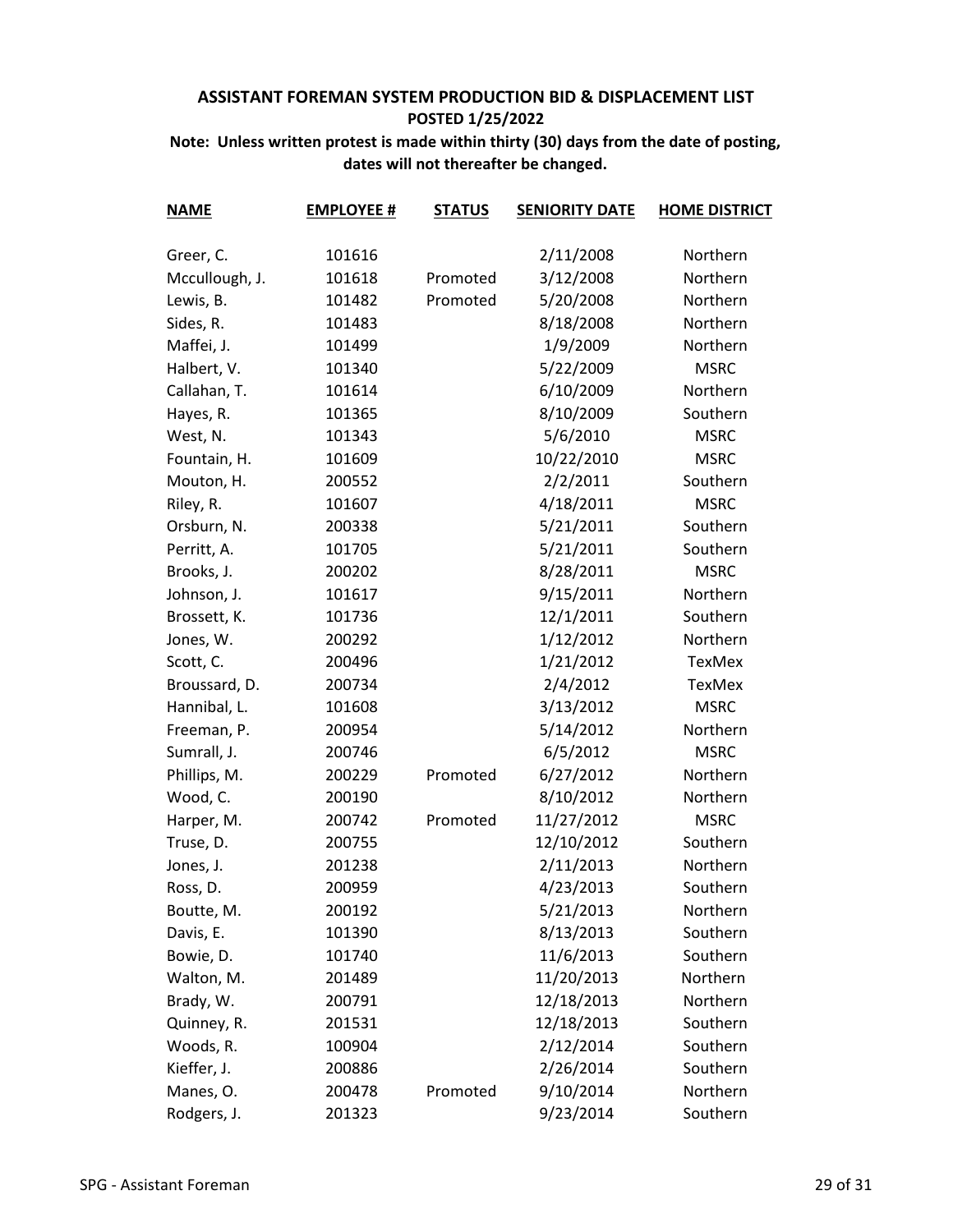| <b>NAME</b>    | <b>EMPLOYEE #</b> | <b>STATUS</b> | <b>SENIORITY DATE</b> | <b>HOME DISTRICT</b> |
|----------------|-------------------|---------------|-----------------------|----------------------|
| Gordon, D.     | 201532            |               | 3/18/2015             | Southern             |
| Mccurry, J.    | 201526            |               | 10/2/2015             | Southern             |
| Williams, M.   | 200894            |               | 10/15/2015            | <b>MSRC</b>          |
| Pritzel, C.    | 201286            |               | 4/12/2016             | <b>JCT Agency</b>    |
|                |                   |               | 8/2/2016              | <b>MSRC</b>          |
| Washington, R. | 201681<br>201059  |               |                       | Northern             |
| Johnson, R.    | 74139             |               | 8/30/2016             | Northern             |
| Mcgee, S.      |                   |               | 10/11/2016            |                      |
| Joiner, J.     | 202037            |               | 10/11/2016            | <b>MSRC</b>          |
| Hitchcock, M.  | 201833            |               | 1/20/2017             | Northern             |
| Hester, T.     | 202036            |               | 1/20/2017             | <b>MSRC</b>          |
| Winn, T.       | 201581            |               | 2/6/2017              | Southern             |
| Lane, B.       | 202447            |               | 6/16/2017             | Northern             |
| Dukes, S.      | 200795            |               | 6/16/2017             | <b>JCT Agency</b>    |
| Flynn, D.      | 202461            |               | 7/26/2017             | Northern             |
| Avalos, K.     | 201642            | Promoted      | 7/26/2017             | Southern             |
| Tucker, T.     | 201123            |               | 7/26/2017             | Southern             |
| Boone, J.      | 200193            |               | 9/7/2017              | <b>GWWR</b>          |
| Brantley, A.   | 201534            |               | 9/7/2017              | Northern             |
| Babers, K.     | 201322            |               | 9/22/2017             | Southern             |
| Harper, D.     | 202460            |               | 12/1/2017             | Northern             |
| Heinrichs, N.  | 200209            |               | 2/28/2018             | <b>JCT Agency</b>    |
| Wheeler, B.    | 201235            |               | 4/12/2018             | <b>SR</b>            |
| Talbert, J.    | 201578            | Promoted      | 5/18/2018             | <b>GWWR</b>          |
| Wheatley, R.   | 202071            |               | 7/26/2018             | TexMex               |
| Miles, P.      | 201231            |               | 8/10/2018             | Northern             |
| Tolbert, M.    | 203001            |               | 9/20/2018             | Southern             |
| Black, M.      | 200961            |               | 9/20/2018             | Southern             |
| Small, B.      | 202250            |               | 10/2/2018             | <b>GWWR</b>          |
| Slack, B.      | 203077            |               | 5/30/2019             | Northern             |
| Atkins, P.     | 202855            |               | 6/12/2019             | <b>MSRC</b>          |
| Holcomb, R.    | 202446            |               | 6/26/2019             | Northern             |
| Lucas, L.      | 202391            |               | 9/25/2019             | <b>MSRC</b>          |
| Watkins, J.    | 202854            |               | 9/25/2019             | <b>MSRC</b>          |
| Pereira, D.    | 203064            | Promoted      | 9/25/2019             | <b>GWWR</b>          |
| Grant, A.      | 202533            |               | 10/24/2019            | Northern             |
| Patterson, B.  | 203472            |               | 11/20/2019            | Southern             |
| Hunt, T.       | 203279            |               | 1/24/2020             | <b>SR</b>            |
| Hilton, A.     | 203522            |               | 2/12/2020             | <b>MSRC</b>          |
| Jones, T.      | 100689            |               | 8/5/2020              | <b>SR</b>            |